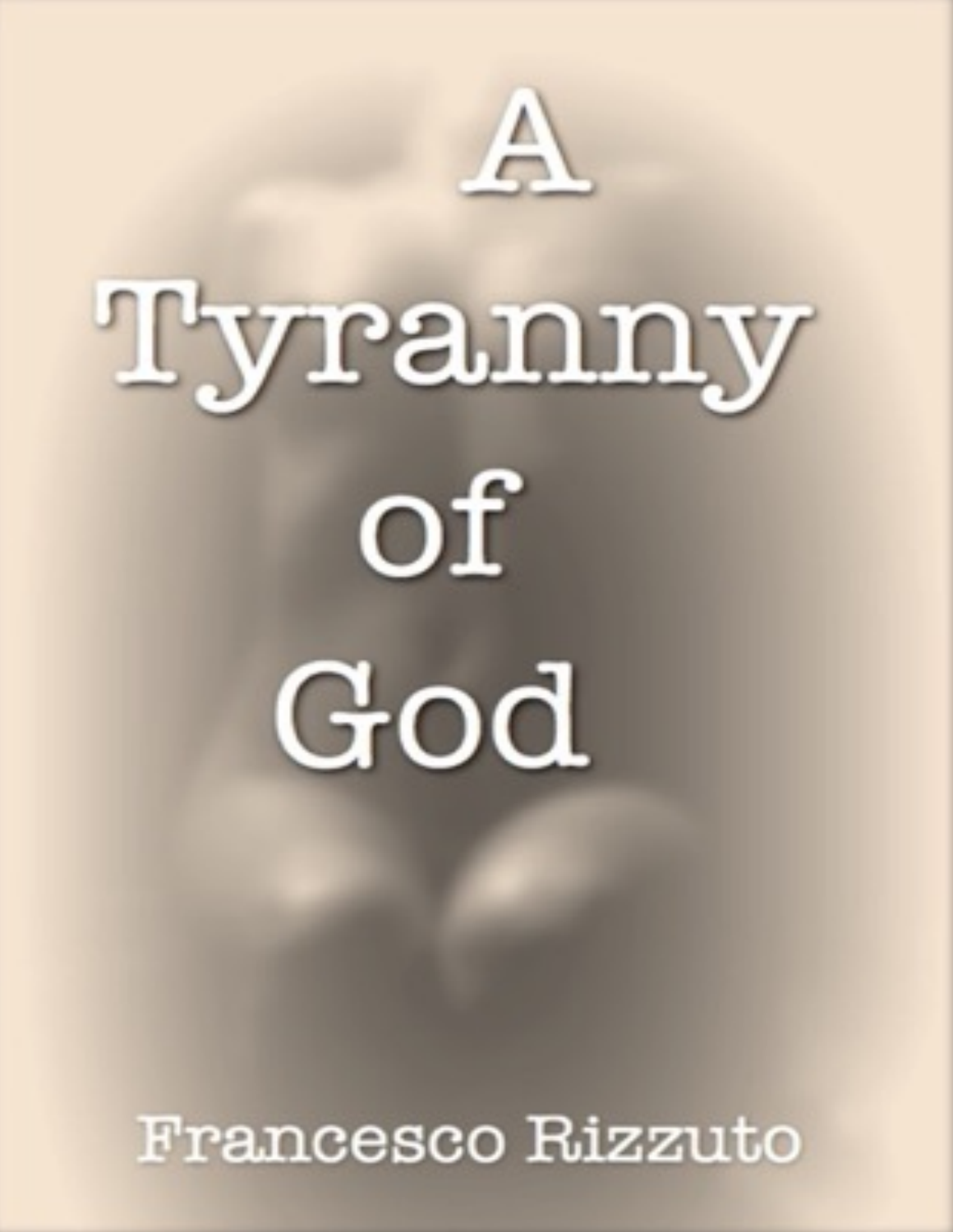# **A TYRANNY OF GOD Copyright © 2016 Francesco Rizzuto ISBN 9780995812611 All Rights Reserved**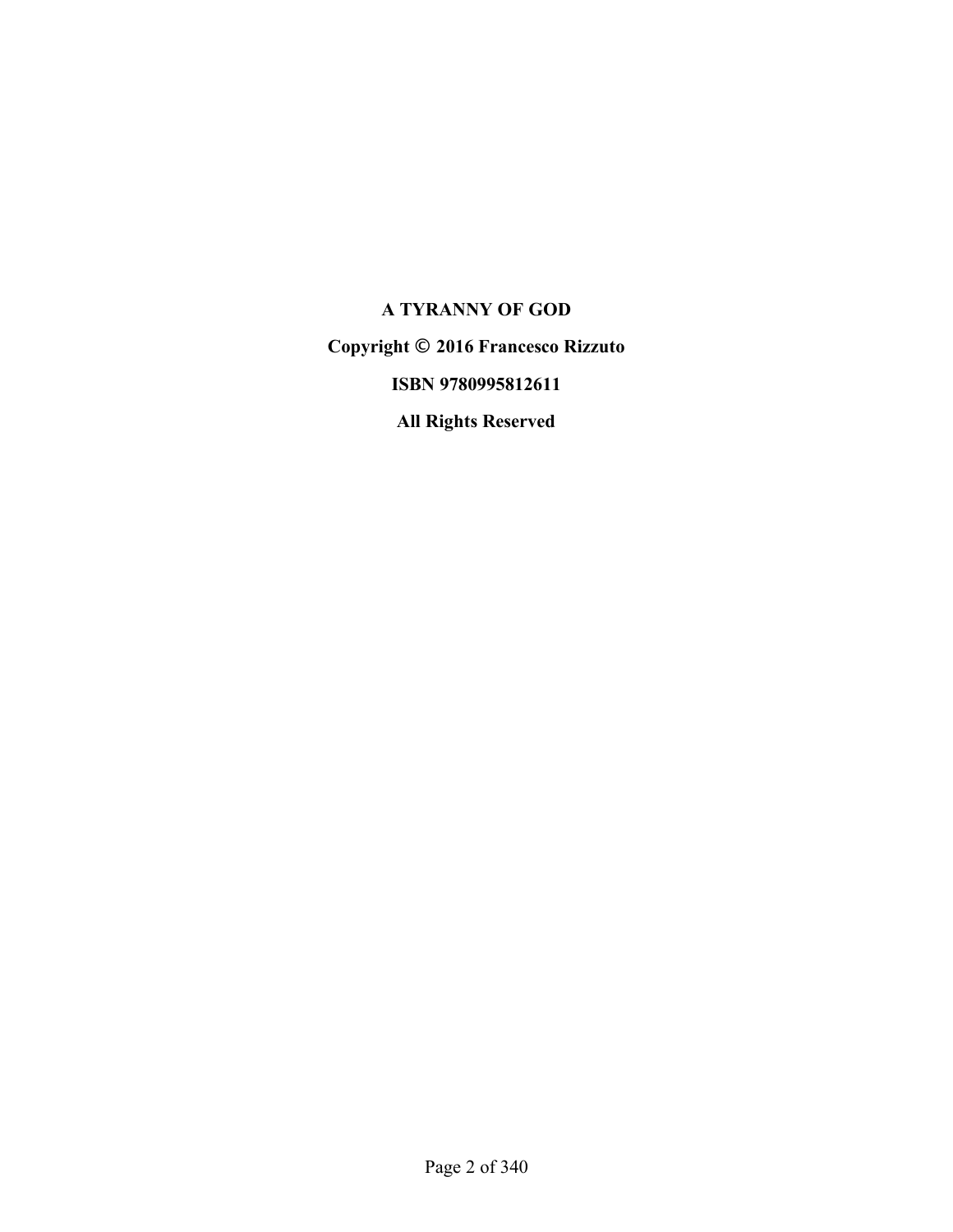EXPANDI MANYS MEAS TOTA DIE AP POPPLYM INCREDVINN IN VIA NON-BONATOST COULTAIN. POPYINS ONLADER CONSIDERED BIVING BUILDE

*"I have spread out my hands all the day to a rebellious people, which walks in a way that is not good, after their own thoughts; a people that provokes me to my face continually."*

Isaiah 65:2-3

Inscription in Latin and Hebrew, chiselled into the façade of the Church of San Gregorio Della Divina Pietà, Rome, Italy.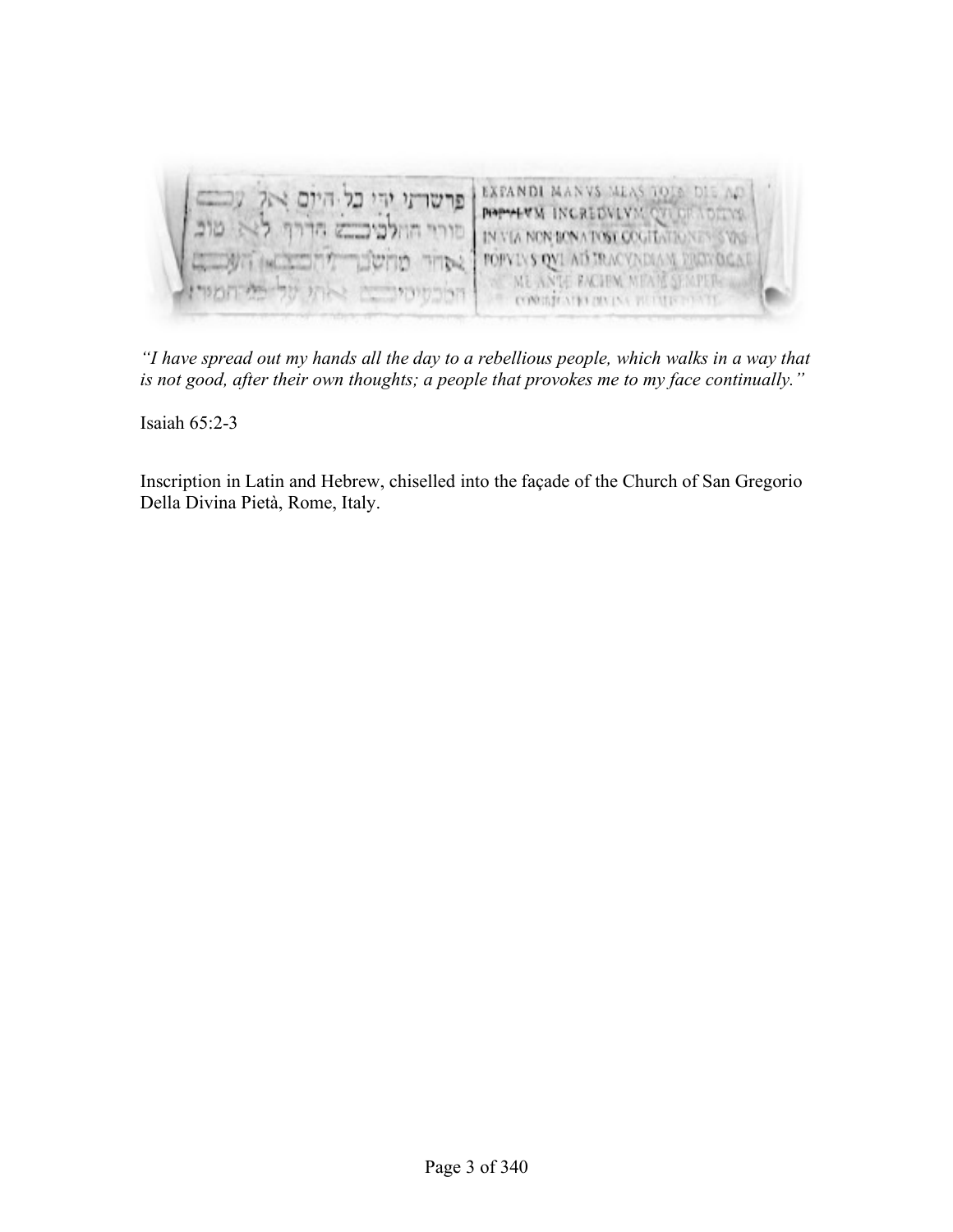# **Chapter One**

## **October 16, 1943**

His father had warned him about Signorina Malatesta. The Jewish-Italian nightingale of the Teatro dell'Opera di Roma could shatter a crystal goblet using only her vocal chords. And she had other skills too.

The tinkle of shattering glass reminded the little boy of La Malatesta although he'd never seen the songbird nor heard her warble. This time it wasn't Verdi or Puccini or Donizetti. It was pure Wagner. *Götterdämmerung*. A squad of German SS-Ordnungspolizei was busy trashing the Bordello Beatrice in Via Lungotevere dei Cenci while eight-year-old Adamo secreted himself inside an ornate walnut wardrobe with carved lion's paw feet and rose trimming and frolicking *putti* at the corners and a huge bevelled mirror door that had just now taken a lethal blow from the iron shoulder plate of a Mauser rifle.

With a sudden shove, the wounded cabinet tottered in uncertain dignity then thundered to the floor, coming to rest with the remnants of its door pressed tightly against the tiles. The soldier treated its slatted back panel to a final pounding with his gunstock, but the noble old wood held firm. Guttural voices barked angry orders in German; women and girls screamed and cursed and weeped in Italian. From inside the darkened box, Adamo heard the crisp clatter of iron-heeled jackboots rushing away down the grey marble staircase.

"*Raus! Schnell, schnell, jeder raus!* Hurry, hurry, outside everyone!" the Untersturmführer shouts while slashing randomly to left and right with a stiff leather switch that he'd requisitioned from one of the women's bedchambers. His orders are to clear the establishment, separate client from whore using a pry bar if necessary, then herd the riff-raff toward a marshaling yard set up at the nearby Theater of Marcellus. If any German military personnel or card-carrying Fascists or Axis-friendly diplomats or priests happened to turn up amongst the detainees, they are to be released unharmed.

SS-Obersturmbannführer Herbert Kappler is purging the Holy City. The raid is orchestrated by a stubby, lackluster subordinate with a fearsome reputation, SS-Captain Erik Priebke. Before the German forces abandon Rome to the advancing Allied armies, Kappler and Priebke will have resolved the 'Jewish Question' here once and for all. First, they will start with the whores, then work their way up the social ladder. By December, all will be reduced to ashes.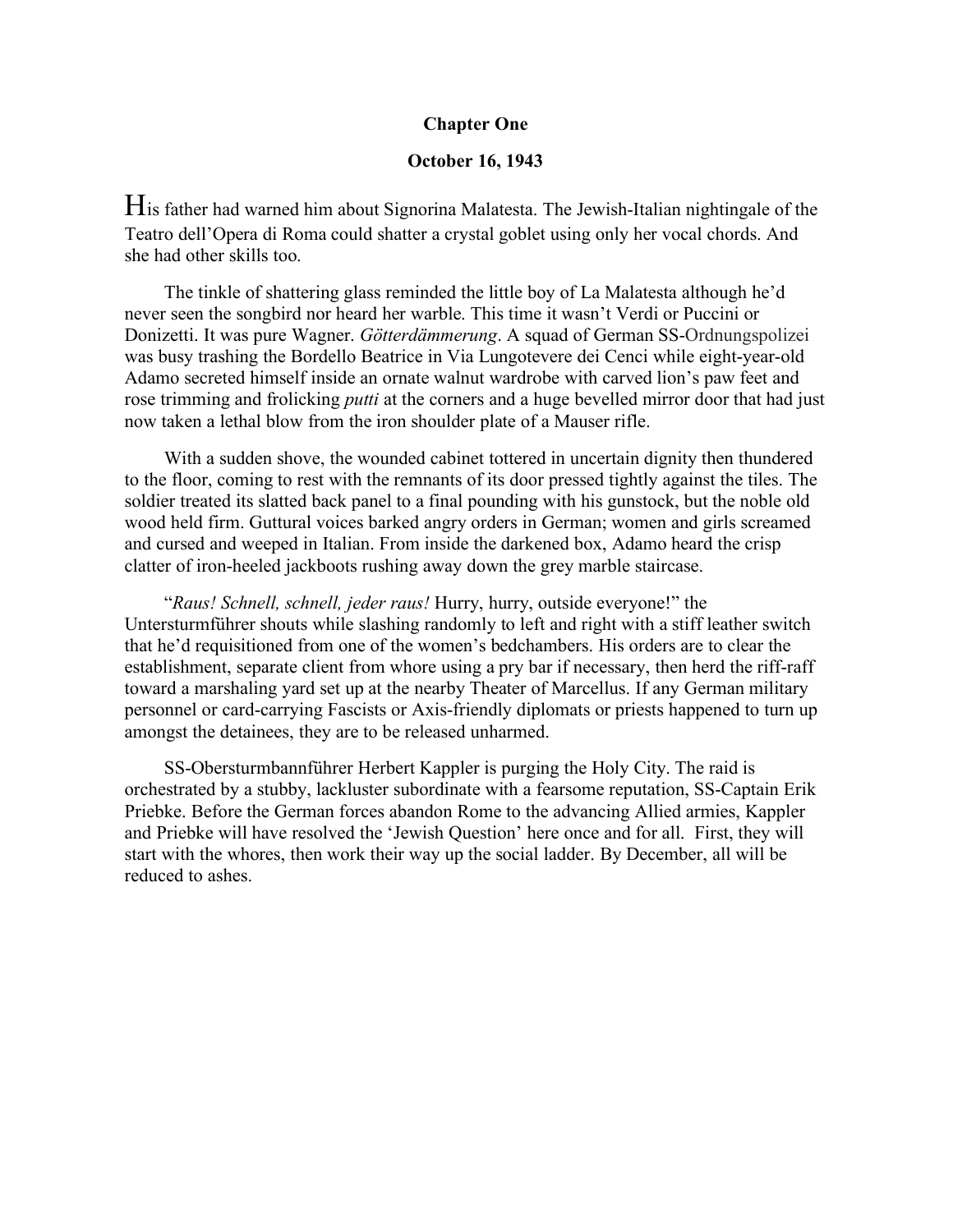#### **Chapter Two**

#### **January 1957 - Afternoon**

Father Adamo Di Domenico rests his slender frame on <sup>a</sup> red velvet cushion inside the center compartment of a carved baroque confessional in the chapel of San Gregorio Della Divina Pietà. A soft black cashmere scarf is tucked snugly under his chin for the cold and today he wears his pajamas inside his coal black cassock for extra insulation against the dampness. He waits here every Saturday afternoon for a handful of parishioners who come to confess all their small and large sins, receive absolution, then repeat the same offenses, usually the very same day. He feels like a frustrated laundrywoman. No matter how vigorously he scrubs their soiled consciences, they simply refuse to stay clean.

Worst of all, he hates the claustrophobia, sitting hour after hour inside the dim wooden box, like an upended coffin he thinks to himself, or the time as a frightened little boy in the ghetto when he found himself sealed inside a toppled *armadio*, no more that a stone's throw from where he sits today. After a few hours, he managed to struggle free by pounding with his stockinged feet then sliding sideways through a crack that opened in the bottom of the wardrobe, but only to discover that his entire world had quite suddenly and irreversibly collapsed.

But then what's a novice friar to do? His job is to listen patiently to their litany of sins then, with a few Pater Nosters or Ave Marias meted out in penance, to measure out God's forgiveness and reassure the penitent of His unceasing love, salve their guilty consciences, reaffirm their spiritual credit ratings, and send them back to their lives of petty rivalries and meaningless quarrelling. If the Devil himself were to kneel before him and beg forgiveness for his horns and pointed tail, say, or Adolph Hitler the murder of tens of millions of innocents, he would have been duty bound to forgive them. No act was so monstrous it could not be expiated with a few prayers or a discreet contribution in cash money.

That's how it worked, the young priest reminded himself. The Church instilled a guilt complex in the child for the serious mistake of having been born, then later for having lived. He knew the formula by heart. Next it offered a means of respite from the guilt. This too he knew by heart. It was pure marketing: create a need that wasn't there before then fill it with a product. That was his job now: product fulfillment. Sometimes, though, a person just came to talk.

When he feels the dull thud of the next anonymous penitent dropping onto the stiff, wooden kneeler to his left, he slides open the partition to reveal the dim outlines of a man, head bowed, cap in hand, making the sign of the cross on the opposite side of the screen.

"*Buona sera Don Adamo*, good evening Father Adamo," is how the fellow started.

"*In nomine Patris et Fillii et Spiritus Sancti*. *Salve, fratello*," the priest replied. "How can I help you, my brethren? Have you come to make your confession?"

"No father, no confession. I came bearing evidence."

"Evidence? What kind of evidence? Has another Christian erred and you're pointing a crooked finger at him? God does not like tattlers, you know!"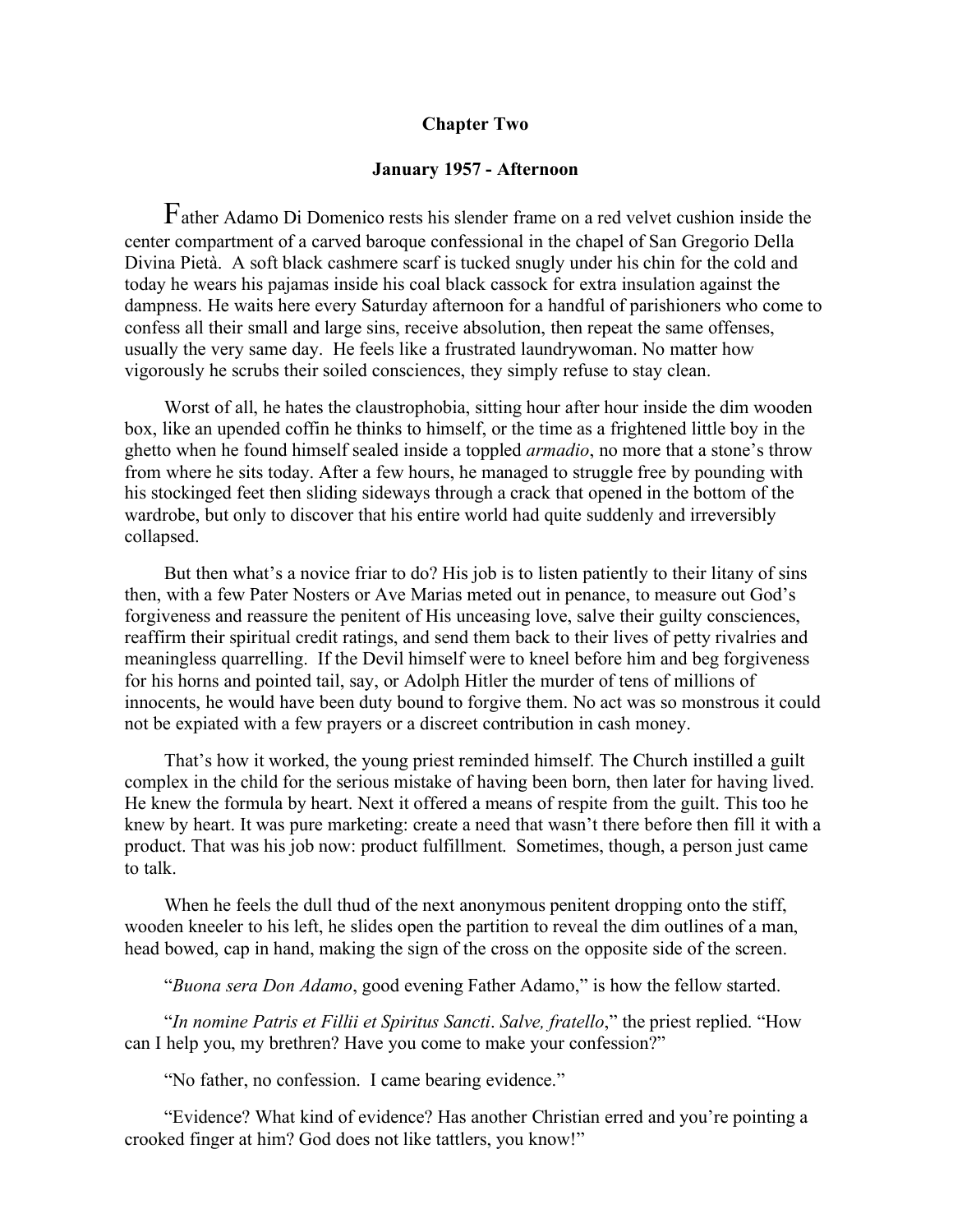He recalls how, only a few years ago, a simple denunciation to the Fascist police or the Gestapo could cause a man or woman to disappear forever. A jealous wife might easily rid herself of her husband's mistress by denouncing her rival as a Jewess in hiding or hinting that she was a spy for the Allies. It was easy then to settle old scores and people took every opportunity to do so.

"No, Father. That's not it. I have proof that Beatrice was innocent."

"Beatrice who?"

"La Cenci, Father. La Cenci!"

"But that Beatrice has been dead for four hundred years. The papal executioner chopped off her head!"

"Well, that's just it Father. He didn't, you see."

"He did Piero, he did. Trust me. I was there. I witnessed the whole messy business. I was just a little boy growing up in Trastevere and our parents took us to see the executions in the Piazza Sant'Angelo. We packed a picnic lunch and there were musicians and jugglers and a puppet show. That was a long time ago. Go home now and rest yourself. La Cenci won't be coming to you anymore, at least not tonight. Trust me. I'm your priest."

"But Father, I want her to come. We're having an affair, you see. But don't tell her father the Count; please, I beg you. He's a madman. He'll murder us both!"

"All right, Piero. I won't. What is said in confession stays in confession. So, you've come to admit your adultery with the ghost of – I'm sorry – with the living Beatrice Cenci. *Ego te absolvo a peccatis tuis in nomine Patris, et Filii et Spiritus Sancti*. I forgive you in the name of the Father, the Son, and the Holy Spirit. Now go in peace. *E salutami a la tua cara moglie*. And say hello to your dear wife for me."

"Grazie, Don Adamo. Mille grazie."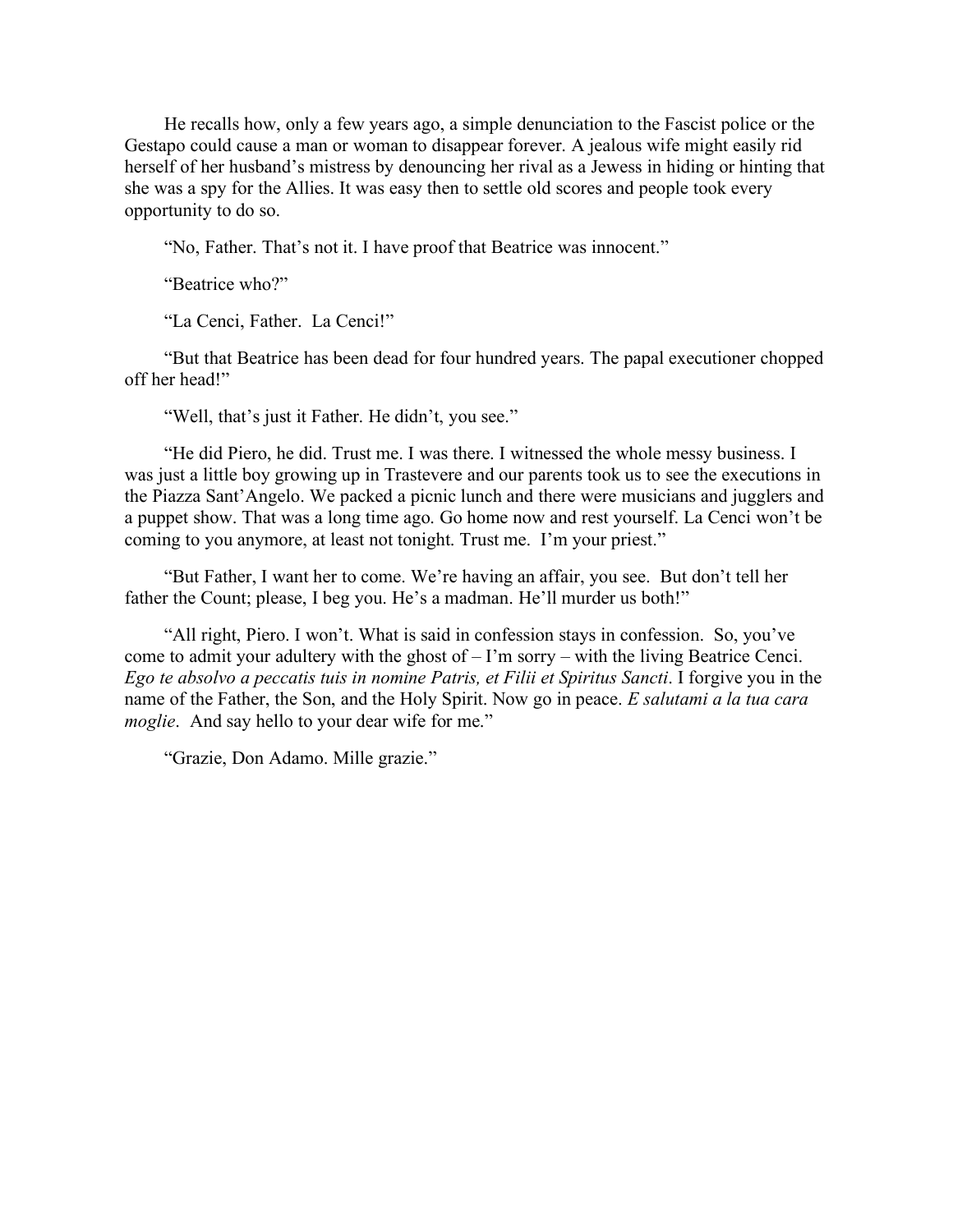# **Chapter Three**

#### **October 16, 1943 - Evening**

The angry afternoon sky has darkened to moonless night and a terse rain is falling.

Adamo scurries like a frantic sewer rat through the darkened and narrow passageways of the empty ghetto, but to where he has neither idea nor plan. He lurches against the pelting rain and pauses only to swipe his dripping nose across a soggy shirtsleeve. The staccato bursts of a runaway machine gun pound inside his chest, an invisible rapier pierces his side and acid seeps into his lungs. He is searching for his sister.

When Atalia was forced to look after her little brother, she packed him along to the brothel dragging their cardboard suitcases behind them over the cobblestones. He could run errands for the girls and women there and do odd jobs and that way earn a crust of stale bread and maybe a little wine to soften it, she pleaded to the madam.

"*É vero? Altro che può? Noi siamo putane, cara mia. Tutti devono guadagnarsi la sua propria crosta!* Oh, really? And what else can he do? Huh? This is a whorehouse, sweetheart. Everyone of us here earns her crust of bread!"

In the end, the sly old woman relented. With her dark, Middle Eastern looks and her youth, Atalia could turn out to be a good earner. And if she wanted the girl, then she had to take the kid brother along in the mix. She decided to outfit the boy as a Renaissance house dwarf, teaching him to bow deeply and juggle a trio of polished brass spheres like the three testicles of Lorenzo DiMedici, to boldly strut about her salon demonstrating *la mano fico* for the vulgar amusement of her guests. She dubbed him *Gufo*, the owl.

Atalia herself wasn't a particularly bright girl. Her dream was to become a movie queen at Rome's new Cinecittà, Mussolini's answer to Hollywood. She longed to see her seminaked image displayed in the pulp press and spread across the back page of Il Messaggero. Didn't Il Duce himself proclaim from the director's chair, gripping his bullhorn like an ancient blunderbuss, "*La cinematografia è l'arma più forte,*" that is, movie making is the most powerful weapon? Hitler may have invented the Blitzkrieg, but the showy Italian leader planned to conquer his enemies with reel upon reel of sultry Latin temptresses starkly clad and delineated, frame-after-frame, in 35mm black and white, the peculiar way that Fascism saw the world.

She was dark complexioned, sloe-eyed, big breasted and, as Adamo was soon able to observe, a natural born whore; all the basic qualities needed to succeed at Hollywood on the Tiber. Their absentee father had not sent money or even any news of himself in America, and the ever more restrictive measures being taken against Jews in the country, along with their mother's recent murder, had considerably reduced the siblings' odds for survival. Yet despite the boy's own insecurity and doubts, especially while trussed up like a truncated court fool and the object of general ridicule, his eighteen-year-old sister nonetheless thought of herself as a budding entertainer only needing to be discovered, after which time all would be made right. After all, she pointed out, they were really more Italian than anything else.

Life was nonetheless a good deal better at the bordello. Newly hopeful Atalia had only to laze about eating chocolate bonbons while perusing her dog-eared collection of movie magazines between visitors, the perfect start for a wannabe starlet. She even had her own room with a high four-poster bed and a chambermaid to renew the soiled linens. On the wall,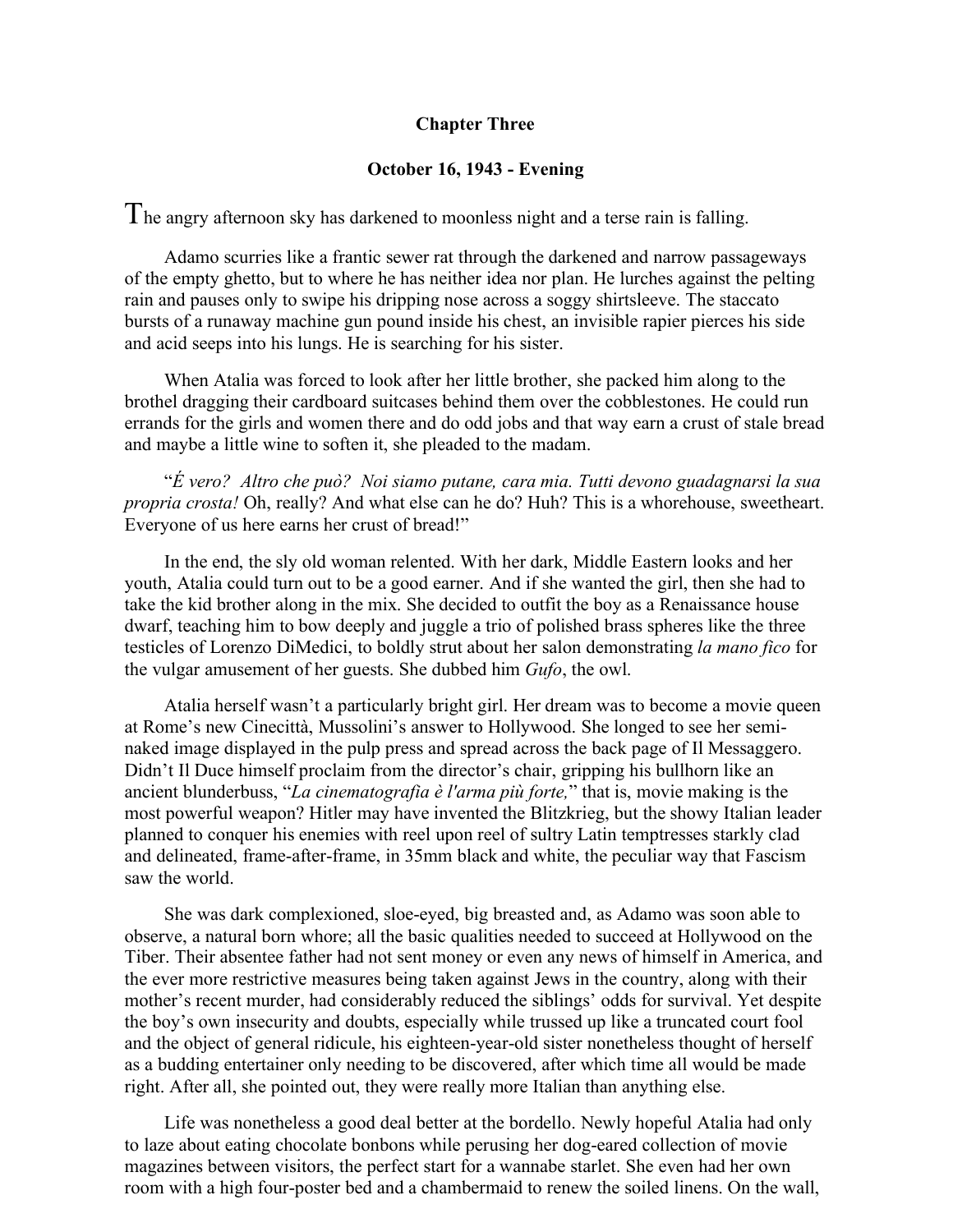in an elaborately carved, gold leaf embellished frame above the mattress, hung a large Mannerist oil painting of *Virgen Lactens*, milk from the Madonna's naked breasts spurting down in a warm shower over the tormented souls in Purgatory. Little Adamo, who was wiry and short for his age, slept on cushions inside the huge mirrored wardrobe in her room, a place where he often secreted himself while his sister serviced clients, listening in on the sound track without actually seeing the picture.

The whorehouse in Via Lungotevere dei Cenci was generally quiet until patrons began trickling in between two and four o'clock each afternoon, the time when shops and government offices shut down and Italian families celebrate their main meal together; the traditional hour when people accomplish their furtive couplings before returning to work or retiring to a favorite bar for an espresso or *digestivo* with their cronies. There was a regulated tranquility and dedication to purpose inside the Bordello Beatrice with its smartly costumed chambermaids and servers scurrying about their designated tasks in preparation for the evening soirée.

Languid young goddesses graced the reception hall, postured like flawless pink alabaster statues begging adoration, newly opened blossoms in the Campo dei Fiori, delicacies the flavor of *tartuffo* and the seductive aroma of *zagara*. The gentle and reassuring ambience admitted no hint of the turmoil brewing in the city outside, a welcoming oasis of purloined pleasures amidst the impending storm.

Clients openly praised the quality of merchandise and range of services on offer inside the establishment, at the same time secretly fearing its venerable madam, the Duchessa Chiara Montechiaro Della Grazia, an aged daughter of the city's so-called Black Nobility whose thick leather-bound diary read like the Devil's own breviary. Her florid, hand-lettered roster of high profile clients and their respective sexual proclivities promised a steady trickle of large-denomination Lira notes to keep this formidable old dame in comfortable retirement one day.

And what could be wrong with such an arrangement, anyway?

After all, Italy was the whore of the Mediterranean, the Duchess informed a gaggle of elegantly uniformed German officers over flutes of Spumante in her richly appointed drawing room each evening. The country lay flat on her back with her legs spread wide apart, teats bared to God's blue heaven, ready to embrace the barbarian and bear his bastard offspring. Why, there were more blue-eyed blonds and carrot tops in Roma or Napoli or Palermo, she pointed out, than Paris or Copenhagen or even Berlin; and now the country's brothels – and the Bordello Beatrice was no exception – were packed with *Tedeschi*, the Aryan supermen whose contribution Il Duce was convinced by Adolph Hitler would improve the Italian gene pool. It was written there in the Pact of Steel, she insisted, while her besotted guests toasted her continued good health. Wasn't it her patriotic duty to ensure that Il Duce's wishes were carried out to the letter?

In 1938, he and the diminutive Italian king had welcomed the German leader with an epic display of Fascist pageantry. They met him at the train then escorted Der Führer's motorcade straight to the Quirinal Palace, bypassing the Bordello Beatrice, which in any case was empty of clients that day since all of Rome packed the streets to cheer the spectacle of two liveried psychopaths and a failed monarch. Nonetheless, Donna Chiara had redecorated her salon at considerable expense for the occasion and put out a lavish buffet for three hundred guests. Along the balconies overlooking the boulevard, the clever madam boldly positioned her merchandise draped in sashes of green, white and red silk bunting with a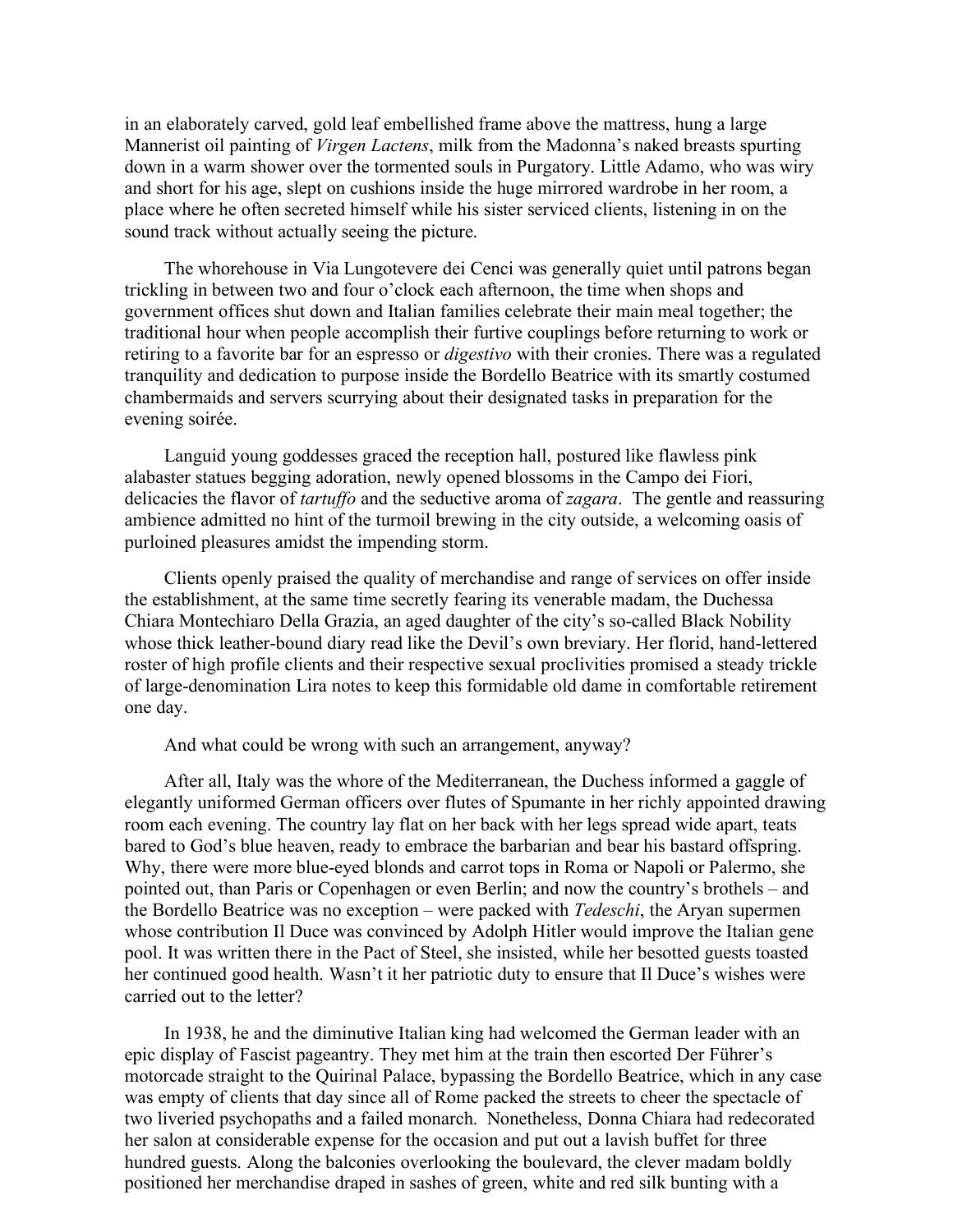gilded papier-mâché serpent pinned to each coifed forehead, like Fascist maenads and the closest thing to the fifteen marble apostles preaching to the clouds that grace the façade of the Cathedral of Saint John Lateran.

She then held her breath, an ailing heart palpitating inside a still-ample bosom, trembling with anticipation as the open limousines and motorcycle escort, horns and sirens blaring and multi-hued banners flying in the slipstream, sped on past her door. Afterwards, La Duchessa Montechiaro was depressed and retired to her bedchamber, refusing to see visitors. The Bordello Beatrice in Via Lungotevere dei Cenci remained closed and shuttered for an entire week, as if in mourning.

That was before the raid. Now everything had changed.

When the panting boy reaches the end of a narrow alley that opens into the Via del Portico d'Ottavia, he runs smack into a trio of men in black ankle-length cassocks with heavy woolen capes draped over their shoulders and black satin hats. They move in unison with the rainwater cascading from the rims of their mushroom-like *ombrelloni* that claw at the walls of this ancient passageway, a covey of bats issuing from a dank cave. They are the Dominicans of San Gregorio. Adamo's father had warned him about the Dominicans too. One of the men grabs Adamo by the nape of his neck and hauls him up short.

"*Marrona!* Another Jew runt. *Porca miseria!* The exterminators didn't trap all the vermin this time. Looks like they'll need to make another sweep tomorrow."

"Release him, Don Emilio," his companion chimed in. "The child is Romano; can't you see that? He's just another famished street urchin like so many these days. Look, there. Our fine upstanding parishioners are already ransacking the dwellings of their Hebrew friends and neighbors. Let the boy go. Times are bad enough. Don't make more trouble."

The third priest looks on. Roly-poly Don Pompeo is waiting on the sidelines to see who will emerge victorious from this argument, Don Emilio or Don Peppino. He'll wait and see, then take the side of the winner. Right now, he's raised the front of his soiled cassock to his voluminous waist, exposing himself while pissing against the ochre-stained limestone wall of a building. People in this *quartiere* have painted crosses in all the alcoves and placed crucifixes over the entrances to their dwellings, although very few Christians live in the *Claustro degli Ebrei,* the Jewish Ghetto, to encourage individuals to move on and urinate elsewhere in the block, away from their homes and places of business. Don Pompeo retrieves a white silk handkerchief from inside his sleeve and dabs at the tip of his dribbling member.

"Come along, my child," Don Peppino tells the boy, almost kindly, and in this way outmaneuvers his adversary. "Come to the rectory and share our bread. One can see that you're hungry. Leave it to others to gnaw the bones of our unfortunate brethren."

Adamo thinks he knows the man. His voice sounds familiar. He could identify all his sister's clients by their voices. He wants to ask if he knows where Atalia can be found right now, where the policemen and soldiers took her. He wants to go there. But Don Emilio is snarling at him, all the while massaging his dense five o'clock shadow with the long bony fingers and soiled palm of his free hand, as if thinking or plotting. He eyes Adamo in a way that makes him feel uncomfortable, even creepy. The boy tries hard to squirm free, to scurry away in the opposite direction this time, but the priest is holding him fast by the collar, thrashing. The man smells sour, like a bedchamber badly in need of airing but whose door and window are sealed tightly shut, or a tomb.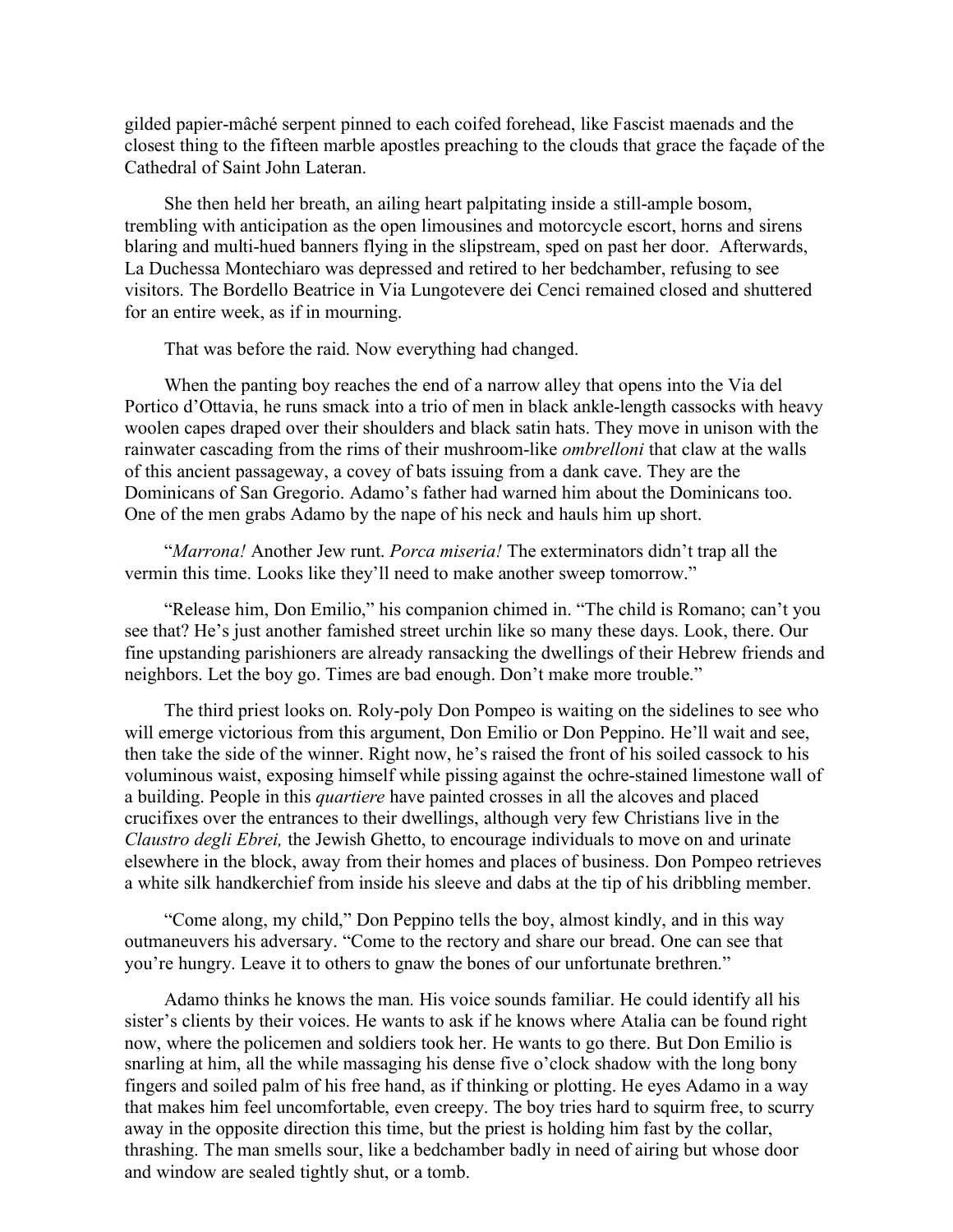"Yes. Do come to the rectory for some bread, as my esteemed colleague Don Peppino here suggests. Then we shall judge what use a little boy can be to a friar."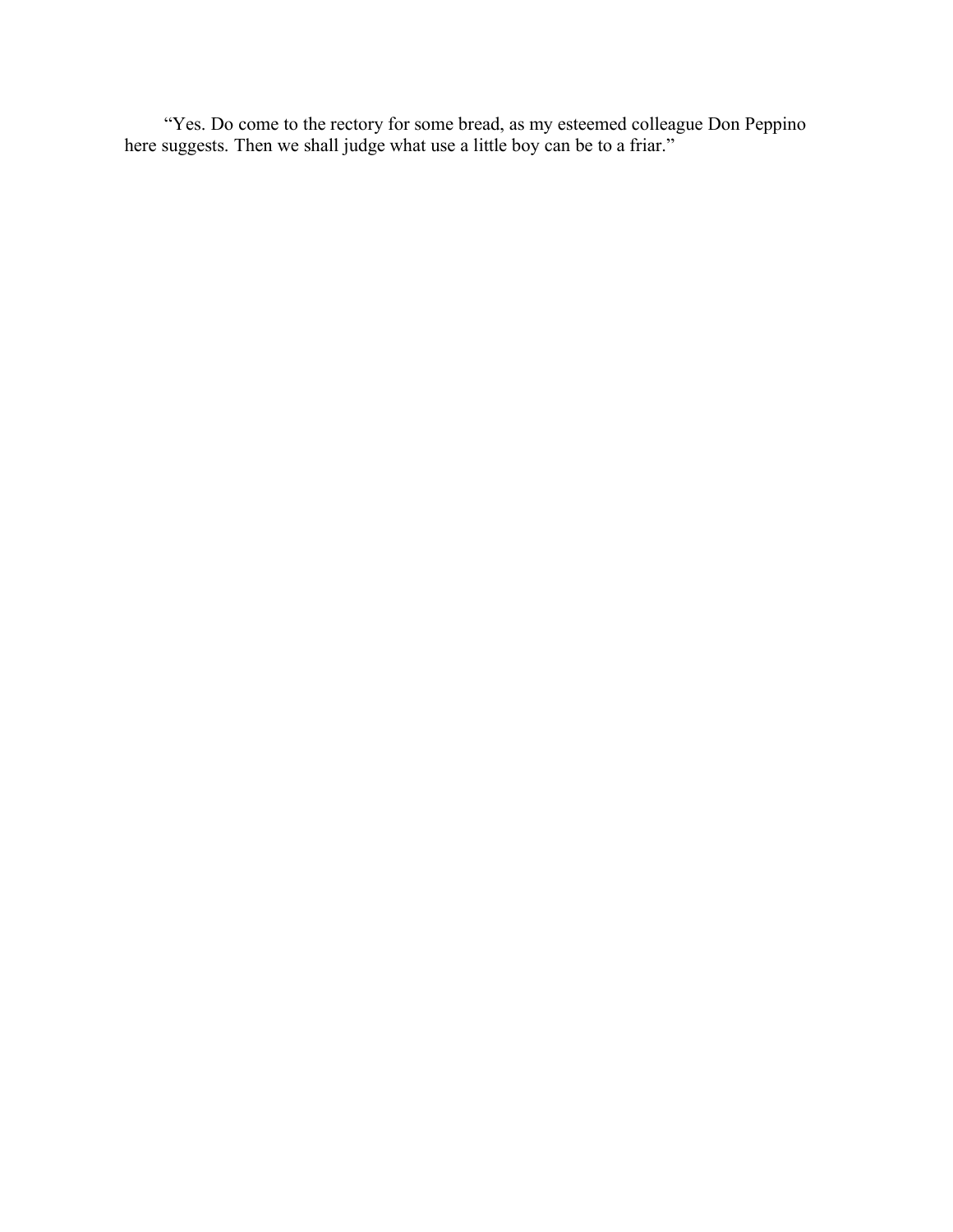# **Chapter Four**

#### **November 1943**

Don Peppino is coaching the boy in Latin, mathematics and Church history.

Despite the child never having attended school, he nonetheless could read Italian reasonably well and do simple sums. The priest knew nothing of the foundling's background, only that he'd plucked him from a narrow alley of the *Claustro dei Ebrei* on the night of the roundup. Adamo, in his turn, reveals nothing. He is an observer. He speaks only when spoken to. As he once did from inside a carved walnut wardrobe in the whorehouse, he listens and learns.

The old priest tells Adamo that the great Cathedral of Saint Peter and the Basilica of Saint John Lateran, which is the Pope's own church, are the palaces of God. They have always existed on Earth and will remain so until the end of time. Nobody built them. The Allies' powerful bombs cannot harm them. It was the same with all the other magnificent cathedrals of Europe. When God created the universe, He made these wonderful palaces for Himself to sojourn whenever He decided to visit there or needed to intervene in human affairs for one reason or another, which has been often, given the sorry history of the world.

The boy recoils at the impact of something unwholesome carried on the old man's breath.

"Then cathedrals are like dinosaurs, aren't they, Father? They're so big and powerful, nothing can harm them."

"No! Dinosaurs and cathedrals are not alike! The dinosaurs were evil beings like the hideous dragon that our noble San Giorgio slew with his lance, that is, before the pagan emperor ordered that he be tortured three times on the wheel of swords then decapitated. But that's another story. Cathedrals are sacred places where God resides, as are all churches where the consecrated Host is present at the altar. They are protected for all eternity by His Divine Will and therefore can never become extinct like the dinosaurs who were the issue of Lucifer."

"But Father, if God is all-knowing and all-powerful and all-loving, as you say, then why did He create dinosaurs and dragons in the first place? And can't He just remove them from the world? Why can't He remove the Germans too, and stop the bombs from falling?"

Don Peppino is unprepared for an eight-year-old's unexpected rebuttal.

"Well, now. An all-knowing and all-powerful and all-loving God wouldn't want to remove evil from the world if a greater good were achievable through its existence, now would He? You could say that the existence of evil allows good to be possible. For example, if there were no suffering, then there could be no sympathy and no caring either, no charity. Without wrong-doing, there could be no mercy. All our virtues would have no meaning at all.

"The world needs evil because it needs suffering and pain. Only through suffering do we arrive at a deeper understanding and fuller experience of love and goodness. There is no evil so great that we cannot imagine any goodness coming from it, no sin so grave that it doesn't merit compassion and mercy."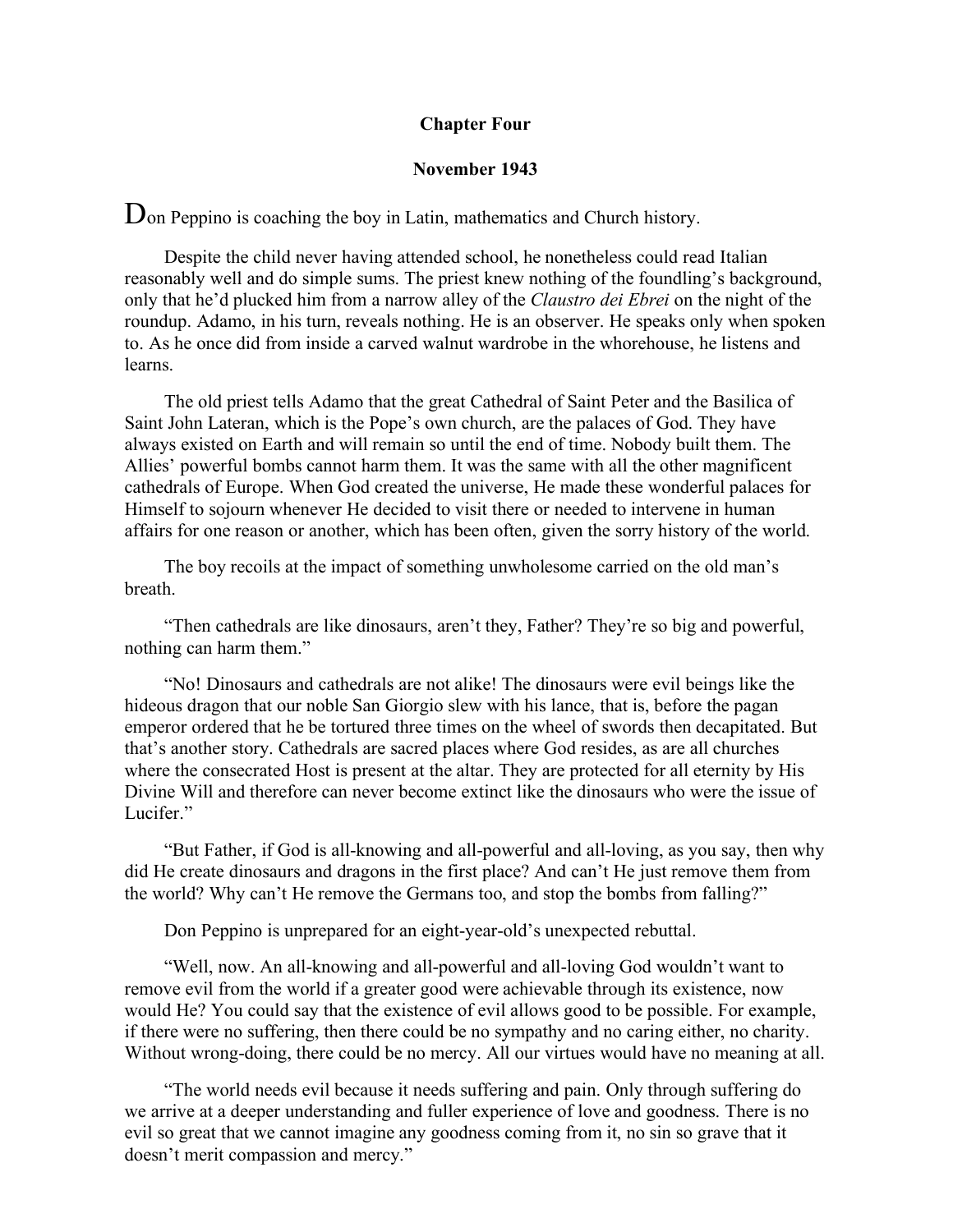Adamo's history lessons also tell him that it was the Rothschilds who salvaged the Pope's kingdom in the year 1850 with a large loan that enabled Pius IX to finance a mercenary army and recapture the Holy City from the godless republican horde, that is, after excommunicating the whole lot and sending their souls straight to Lucifer, father of the dinosaurs. In those glorious days, the *Stati Della Chiesa*, the Papal States as they were then called, encompassed the entire central Italian peninsula from the Ionian to the Adriatic Sea, from Lombardy in the north to the fortress of Gaeta on the border with Napoli, which was a vassal state of Catholic Spain, as well as the Avignon region of France. It was the Pope who crowned all the mighty kings and emperors of Europe starting with Carlo Magno.

Still, he is left confused.

"If the Jewish Rothschilds rescued the Pope from his enemies," the boy asks, "Then why did His Holiness allow the German soldiers to arrest all the Jews? And what's become of my sister, Atalia? Do you know where they took her, Father?"

"No, child. I don't know. These are troubled times we live in. God teaches through trial and error, although sometimes it seems to make no sense. He causes us to walk in darkness so that we may arrive at the light, but only He can understand the how and the why of it. "*La verità, caro mio ragazzo, che Dio no si preoccupa molto di ciò che accade sulla terra....* Truth is, my dear boy, God doesn't really concern Himself much with what happens here on earth. He's too busy with the business of running Heaven. His mother can help us though, if we only ask and make sacrifices in her honor. We must pray to Our Lady of the Sorrows and implore her to see us through these trials and tribulations and comfort us with her love."

The rest of the boy's time is spent assisting Signora Baldasso in the kitchen of the rectory where a stiff pallet has been prepared for him to sleep in a small alcove behind the coal-fired cook stove that the friars insist must be extinguished after Vespers to save fuel. Food and fuel shortages are severe in the Eternal City now that the British and American armies have taken Sicily, the breadbasket of the country, and are doggedly fighting their way northward up the Italian peninsula with the Germans and Italians in retreat.

Meanwhile, Adamo has discovered a loose iron bar in the grated window above his pallet that rests on the cold stone floor. If he removes the bar, the opening offers just space enough for a small boy to slip through, that is, if he strips naked and hasn't filled his tummy with the remains of the sumptuous meals the friars indulge in every night, leaving whatever scrapings remain in the bottom of the pots to him, the cook's boy, and the rectory's eight large dogs. The friars' larder is crammed with legs of salty prosciutto from Parma and wheels of Pecorino Romano cheese, as well as thousands of hard cured sausages, salami and soppressata dangling from the heavy chestnut beams of the cellar. There are casks of wine of every vintage dating back as far as the Roman Republic of 1849 when Garibaldi conquered the city and banished the Pope to exile in Naples. They collect their daily bread and pastry ration *gratis* from the local bakeries in a kind of gentle taxation. Pasta prices have tripled and bread prices quadrupled since 1938 when Mussolini's racial laws paved the way for the Pact of Steel with Germany. The city outside the rectory may be starving, but life inside is still good.

Adamo is focusing on how to squeeze his skinny frame through the enlarged opening in the grill so he can slip down the unlit streets to the marshaling yard where the coal tenders of trains, the ones Il Duce made to run on time, spilled their precious fuel between the shiny steel rails. Partisans have sabotaged the electrical power generating stations despite heavy repressive measures taken by the occupying Germans. There are few electric lamps burning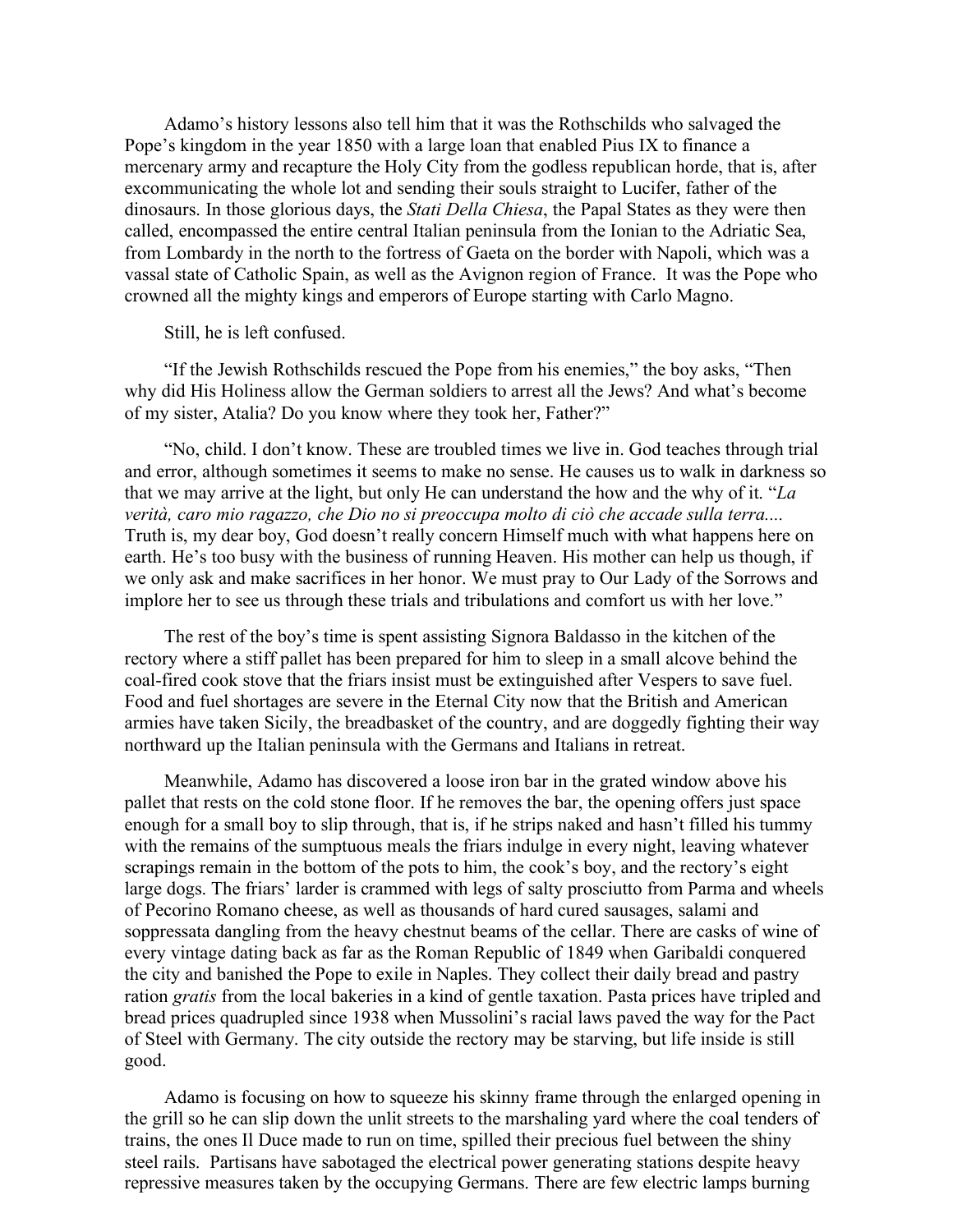in the city streets now, while shards of warm yellow candlelight escape from cracks in the shuttered and shaded windows of homes. He will gather whatever lumps of coal he can find in the darkness before the Ferrovie dello Stato guards or the Fascist military policemen discover the intrusion and chase him with their wooden cudgels or let loose the ferocious German Shepherd dogs.

There are always boys and men and even some women scouring these railyards for wood and coal to warm their families or the occasional bit of scrap iron or brass to sell for a few Lira. He takes special care not to soil or rip the thick woolen coat that the housekeeper has sewn for him out of scraps. When he arrives home with his pockets filled with chunks of pilfered anthracite, he'll rekindle the cook stove and stay warm until she arouses him at five to attend Matins.

Signora Baldasso has cautioned Adamo to steer clear of the crumbling Cenci palace at nighttime. Screams were often heard from inside the dark upper chambers, she tells him, and people sometimes report beams of light bobbing about behind the cracked and blackened windowpanes as the murdered family walks its silent corridors. She herself once caught a glimpse of the headless Beatrice stock-still in her blood-soaked negligée on a balcony under a full moon. This bit of advice she whispered to Adamo *sotto voce* the first time she discovered how it was he managed to keep the cook stove burning warmly all night, although Don Emilio was careful to remove the coal shuttle to the cellar whose heavy timbered and ironbound door he bolted and secured with a large brass padlock each evening before extinguishing all the candles and kerosene lamps in the building.

Signora Baldasso wore white cotton gloves on her hands and wrapped her feet in strips of soiled linen cloth inside her flimsy leather sandals, even in the humid heat of the Roman summer. The woman was odd, the boy figured, like the rest of them. Still, he accepted her advice and gave the old Cenci palace a wide berth as he hurried to and from the railyards.

One time, she had even allowed him to visit her tiny room at the base of the bell tower where they knelt together at the foot of her rusting iron bedstead with its hard, straw-filled mattress in the flickering candlelight to pray. On the pillow was perched a crudely carved wooden figurine of the child Jesus dressed in infant's clothing.

"Pray for your mother and father," she told him. "And then we will sing an Ave Maria together."

"My mother is dead," he replied succinctly. "And we haven't seen our father for years, not since he went to America. I want my sister. I'm going to pray for her."

Carlotta Baldasso rose from her calloused knees and hugged the skinny child tightly against the thick skirts and colorful patchwork apron covering her midsection, then dabbed at the corners of her large sad-puppy eyes with a crumpled flower-print handkerchief. The woman had no babies of her own and no husband to make one for her, despite calling herself *signora*, a title generally reserved for married women. Like everyone in the Rione Sant'Angelo, she already knew the tragic fate of her Jewish neighbors.

She was of medium stature, muddy complexioned, with badly hacked and disheveled black hair that wreathed her oval face and thick-lipped features like an angry nest of vipers. Young Adamo's first impression was one of revulsion. She was spare like the boy who, after only a few weeks of regular meals at the rectory, had entered a growth spurt. She'd worked here in the friars' kitchen practically all her life; well, to the extent of her memory, that is.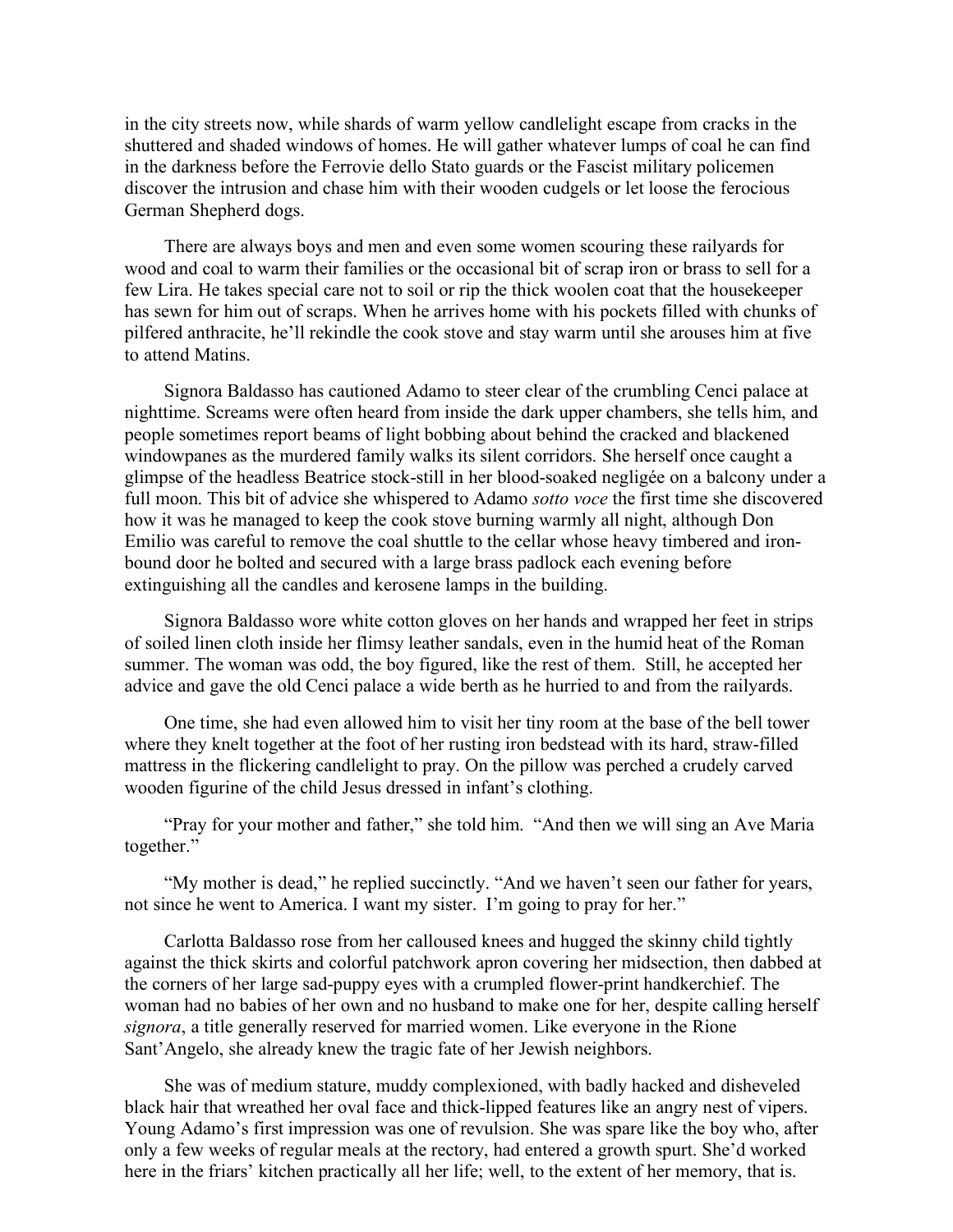She stayed close to San Gregorio and kept a low profile since people outside shunned her, for whatever reason, likely some long-forgotten transgression of their rough social code.

Her oldest memory and the subject of lingering nightmares was that of an angry mob shouting "*Diavola! Uccidere! Morte alla stregonina!*....Kill her, kill her, kill the little witch...." It was a much younger Don Peppino this time who rescued the wounded girl as the jeering crowd stooped to gather more loose paving stones and carried her to the rectory in his arms.

"What are you going to pray for?" the boy asked.

"*Nulla, gioia. Assolutamente nulla….*Nothing, my dear. Absolutely nothing."

Carlotta Baldasso was not a woman given to celebration but tonight she has allowed herself a fleeting smile.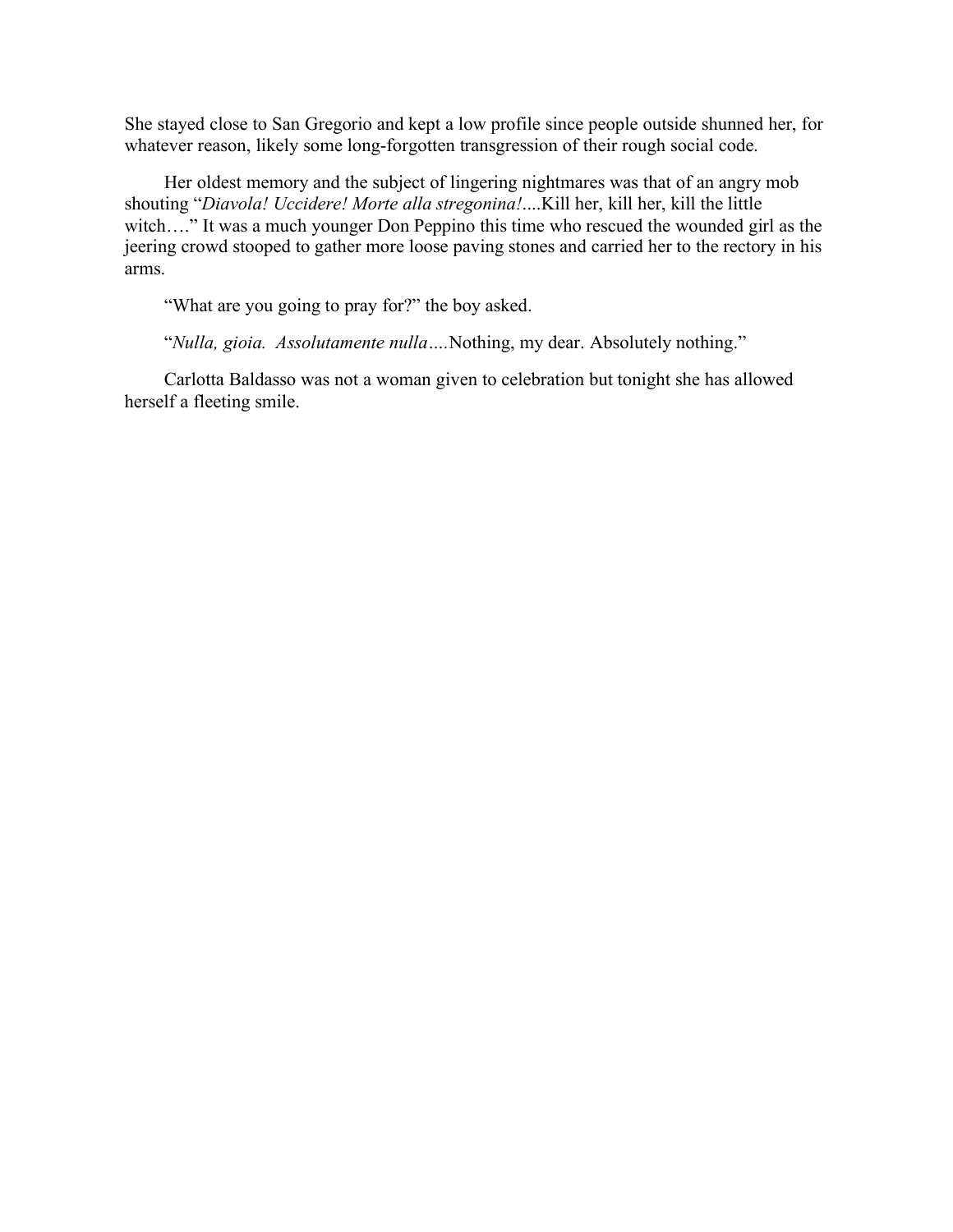# **Chapter Five**

# **September 1939**

Jacob Mortillaro held the crisp paper envelope between his forefinger and thumb, turning it front to back then back to front again, as if deciding whether to slice it open with the pearlmounted pen knife that dangled from the bright golden links of his watch chain, put it back in the post after scribbling 'return to sender' across the front, or toss it into the coal stove. Of course, he would open it. He'd been waiting months for news of Lucrezia.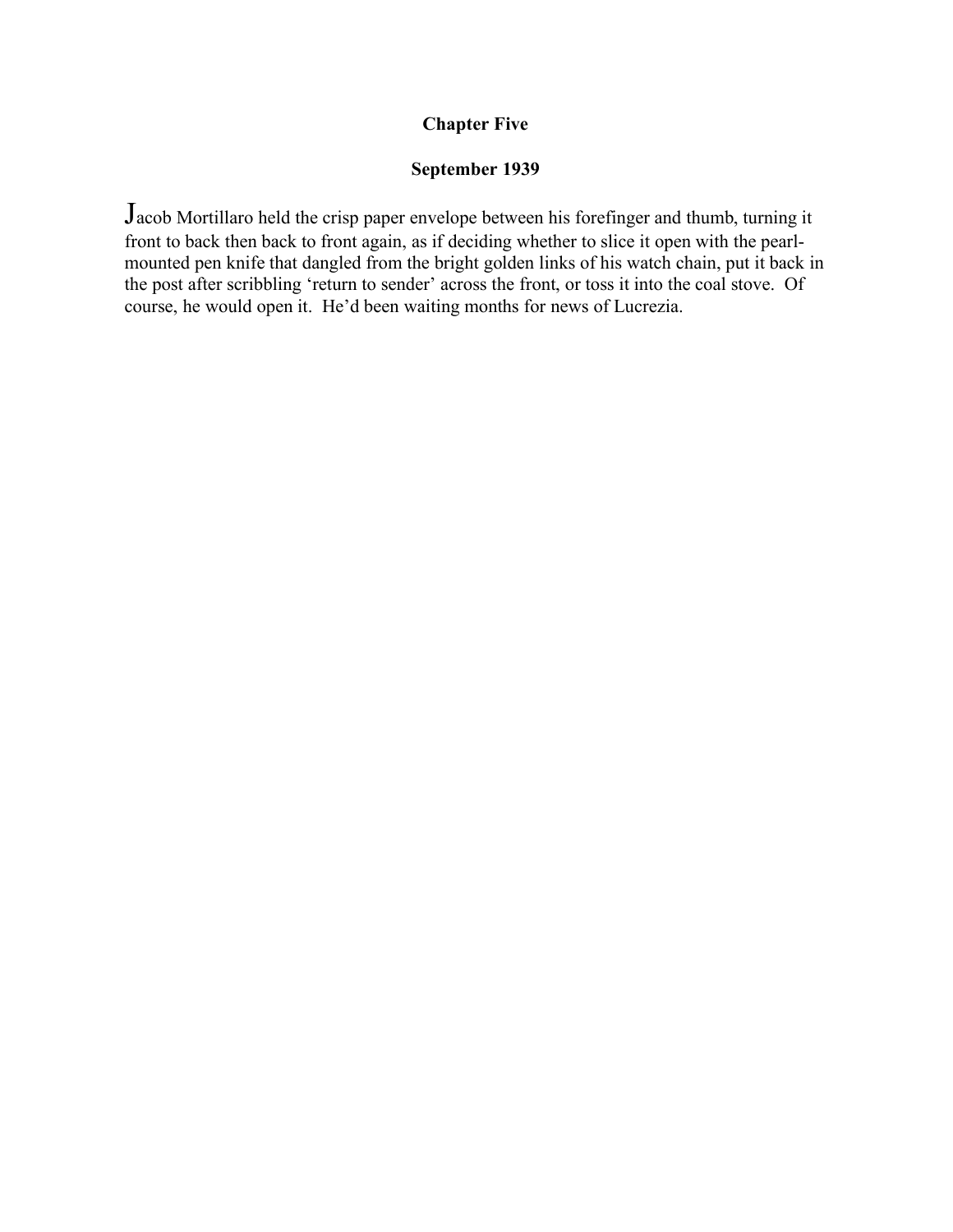New York 25 July 1989 My Dearest Jacopo,

Sincerest apologies to you and your family for the delay in writing after arriving in this marvelous city. The voyage from Napoli was uneventful, given the risks and uncertainty of trans-Atlantic crossings these days; nonetheless, all was gaiety aboard ship and we reached New York without incident. Our dear agent Torturicci was waiting at the pier and accompanied us to the lodgings he had arranged near Gentral Park and facilitated our introduction to various persons of influence in the musical theatre and grand opera circles here. The only one missing is you, first and best loved tenore di grazia of the Teatro dell'Opera di Roma. How we do wish you could join us.

1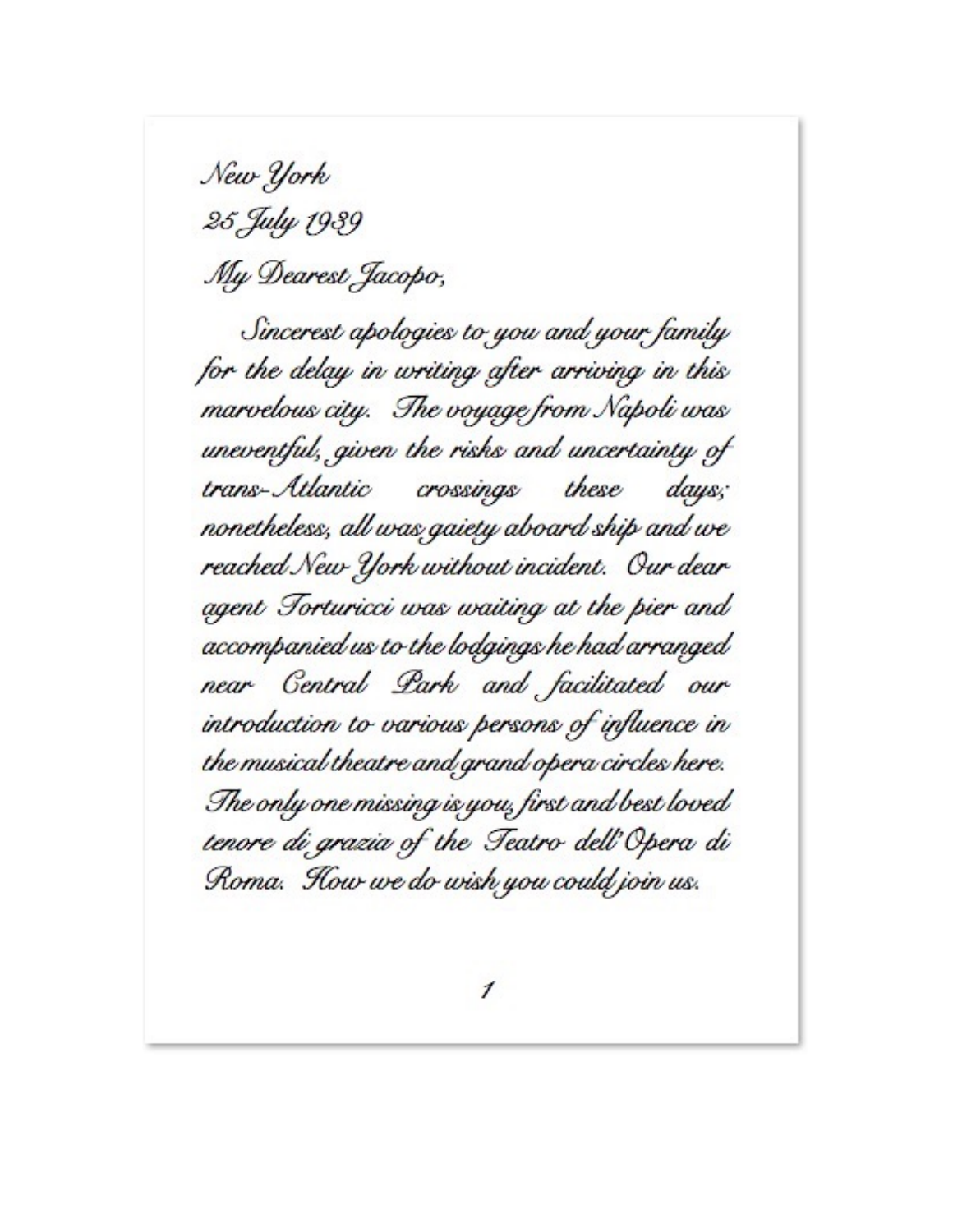Torturicci informs me that there is a part opening for someone of your caliber in next year's production of Aida at the Met. I have played the gramophone disks you cut for him and he is impressed with your vocal range, coloratura, and incredible sustain, as well as your fine resume of performances in Italy and the Opéra National de Paris.

Hyou can, I must have your response very The production company is already soon. holding auditions for the part of Radames and we can only stall long enough for you to book passage on the next available ship.

Please convey our warmest regards to your dear wife and two precious children. Janti affettuosi abbracci e baci a tutti.

La Malatesta sends her love....

In bocca al lupo,

Manufredi

2

Jacob refolded the single, gossamer-thin sheet, returning it to the envelope with its red, white and blue trimmed border and the Statue of Liberty engraved on the cancelled postage stamp that he secreted inside a sheaf of music under a tall pile of leather bound librettos and books. He thought he could detect Lucrezia's faint perfume emanating from between the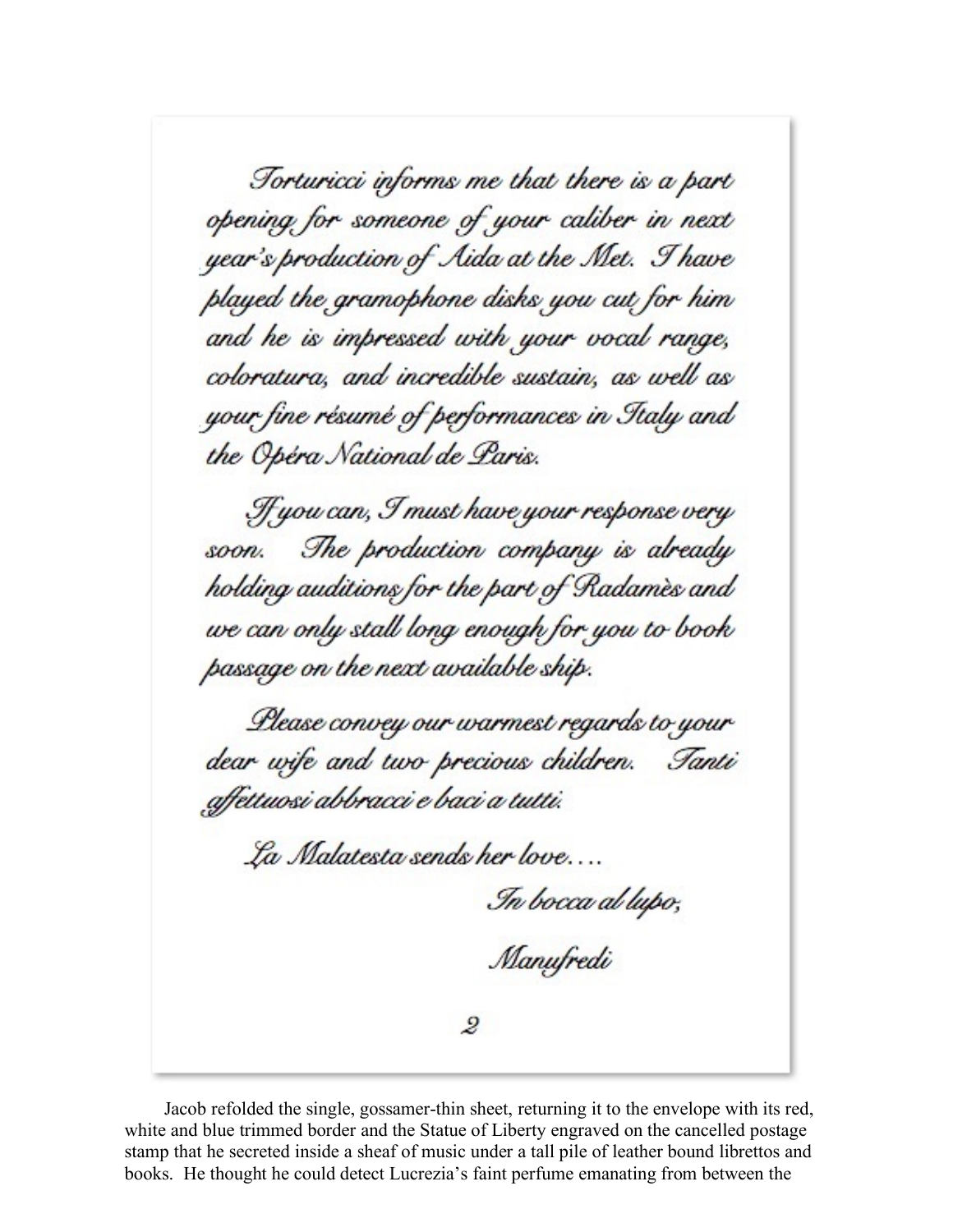florid lines of her husband's handwriting. When he thought of Manufredi's offer of the male lead in Aida, it was the smooth, moist passage between the diva's thighs that more immediately came to mind.

Working at the Metropolitan Opera would place him close to her again, this time away from the prying eyes of Anna, his wife. It would be a difficult sell but, in the end, she would accept his decision to go. He would frame the proposal as an opportunity to move the family far away from what was shaping up as another exercise in collective madness and the latest chapter in a long history of oppression and abuse of European Jewry.

Anna took the proposal with resolve. They barely survived on his small salary from the Teatro dell'Opera and whatever extra Lira he managed to earn entertaining at weddings and bar mitzvahs, she pointed out. Their fourteen-year-old daughter Atalia was next to useless. Mussolini had expelled all the Jewish children from the schools after enacting the racial laws only the year before. Now the girl lay about the apartment all day in a deep funk, absentmindedly thumbing her shabby collection of movie magazines and frequenting a nearby cinema after dark, her behavior the subject of many a heated family argument. Little Adamo, practically at his mother's breast, was too young to contribute anything to the family larder. Finally, they didn't have sufficient savings to purchase even one third-class steamship ticket to New York, never mind four.

Other than that, Anna informed her determined husband, he was free to go.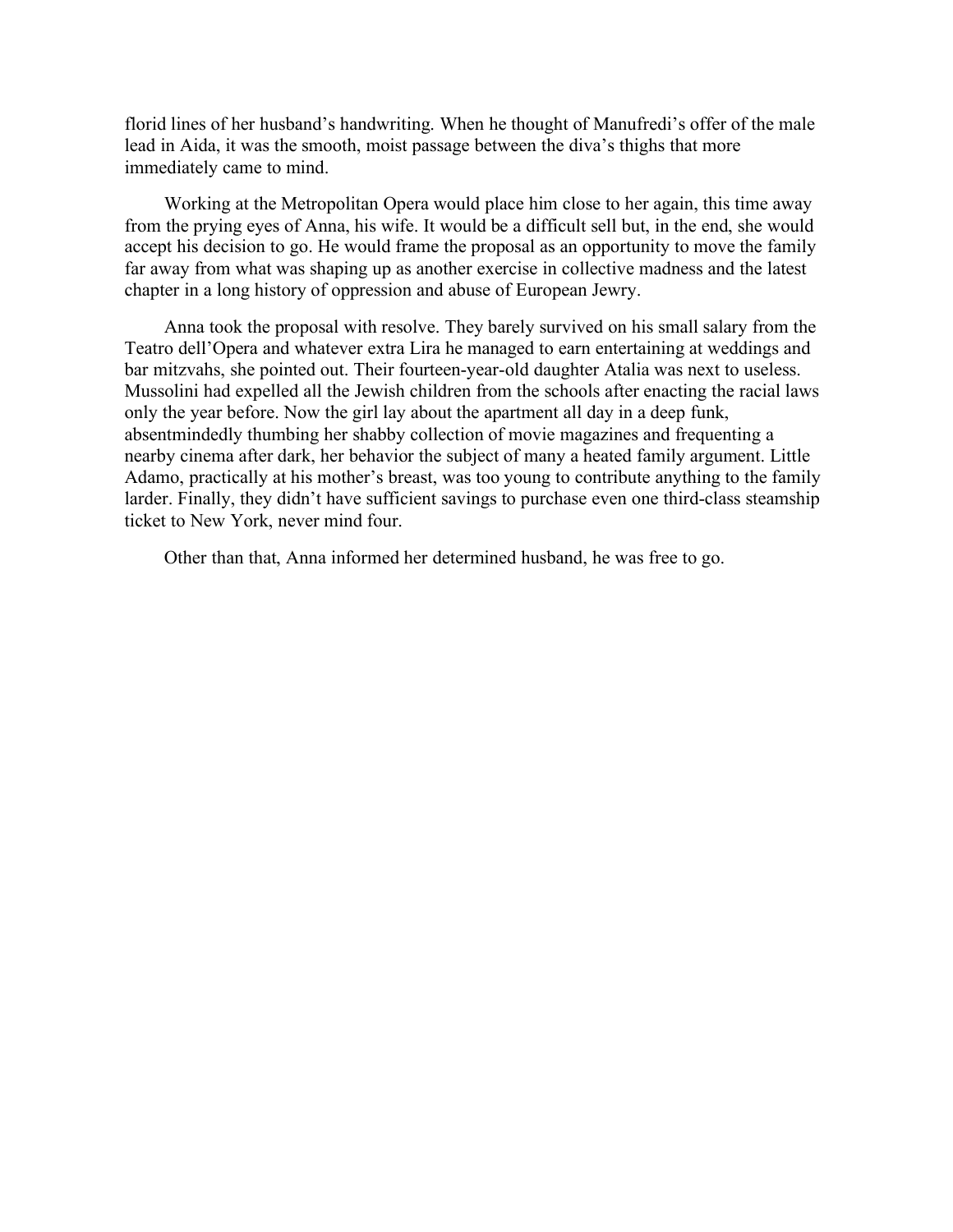# **Chapter Six**

The white smoke that appeared at 17:30 hours on March 2, 1939 had suddenly turned to black. Monsignor Vincenzo Santoro grabbed the telephone and dialed Vatican Radio to reassure Rome, and the entire world, that the smoke was indeed white. Eugenio Pacelli had been elected as the new Supreme Pontiff.

A career diplomat and favorite of Adolph Hitler, the former Papal Nuncio in Berlin and later Vatican Secretary of State, had negotiated the Reichskondordat of 1933 in which the Church gave moral legitimacy to the Nazi regime at the same time it disenfranchised the German bishops to create a more monolithic ecclesiastical structure with the Pope as supreme dictator. Pacelli now moved himself into the papal quarters along with two caged songbirds and Sister Pasqualina, a Bavarian nun, his so-called housekeeper. Rumors would circulate about the pair but they were short-lived since by then the world had more distressing matters on its mind. Italy was poised for an invasion of Albania. German troops were amassing on the border with Czechoslovakia. In America, students at Harvard University were swallowing live goldfish. Then the letter arrived.

In the first week of October, Jacob Mortillaro booked passage on the French steamship St. Nazaire sailing from Genoa to New York via Marseille and Gibraltar using the money that his friend Manufredi had wired him. He caught the morning train at Termini Station in time to put himself on the Genoa waterfront by nightfall. The man would not be seen or heard in Italy, ever again. Nothing further was known of Jacob until the white smoke appeared three times more and his heirs were far from the spot where the Teatro Dell'Opera di Roma's *tenore di grazia* had treated the country of his birth and cradle of his singing career to one final encore.

As her husband changed trains at Florence, then Viareggio and La Spezia faded into the distance, Anna Mortillaro gathered whatever family heirlooms she could find and delivered these to the nearest pawnbroker. Over the next months, she would make more visits to this small, bearded man with unruly white hair and tiny oval shaped spectacles hunkered down inside a cubical along the Tevere, a man who'd grown rich in times of adversity, benefitting from the bad life choices made by other residents of the *quartiere*. Although Shakespeare had lamentably depicted pawnbrokers as being of the Hebrew persuasion, at least during Elizabethan times, this was not at all true in the Rome of 1939. The man's name wasn't Shylock. Until recently, many Jews had been enthusiastic members of the Fascist Party.

Anna emptied her delicately embroidered cotton handkerchief into a tarnished metal tray laid on the rough wood counter in front of her and came away with almost two months' rent in exchange for her wedding ring, two pearl earrings that had once belonged to her mother, a thin gold necklace with a Star of David pendant, and a slender, white gold lady's diamond ring that she'd discovered one day in the pocket of her husband's overcoat and secreted away without another word. Curiously, Jacob had never mentioned it.

Taking her numbered receipt, she was reminded of the coat check counter at the Teatro dell'Opera and for no apparent reason began to cry. The little man told Anna that she could return there anytime with the repayment and there would not be any interest charged. But don't take too long, he warned with an uncertain smile.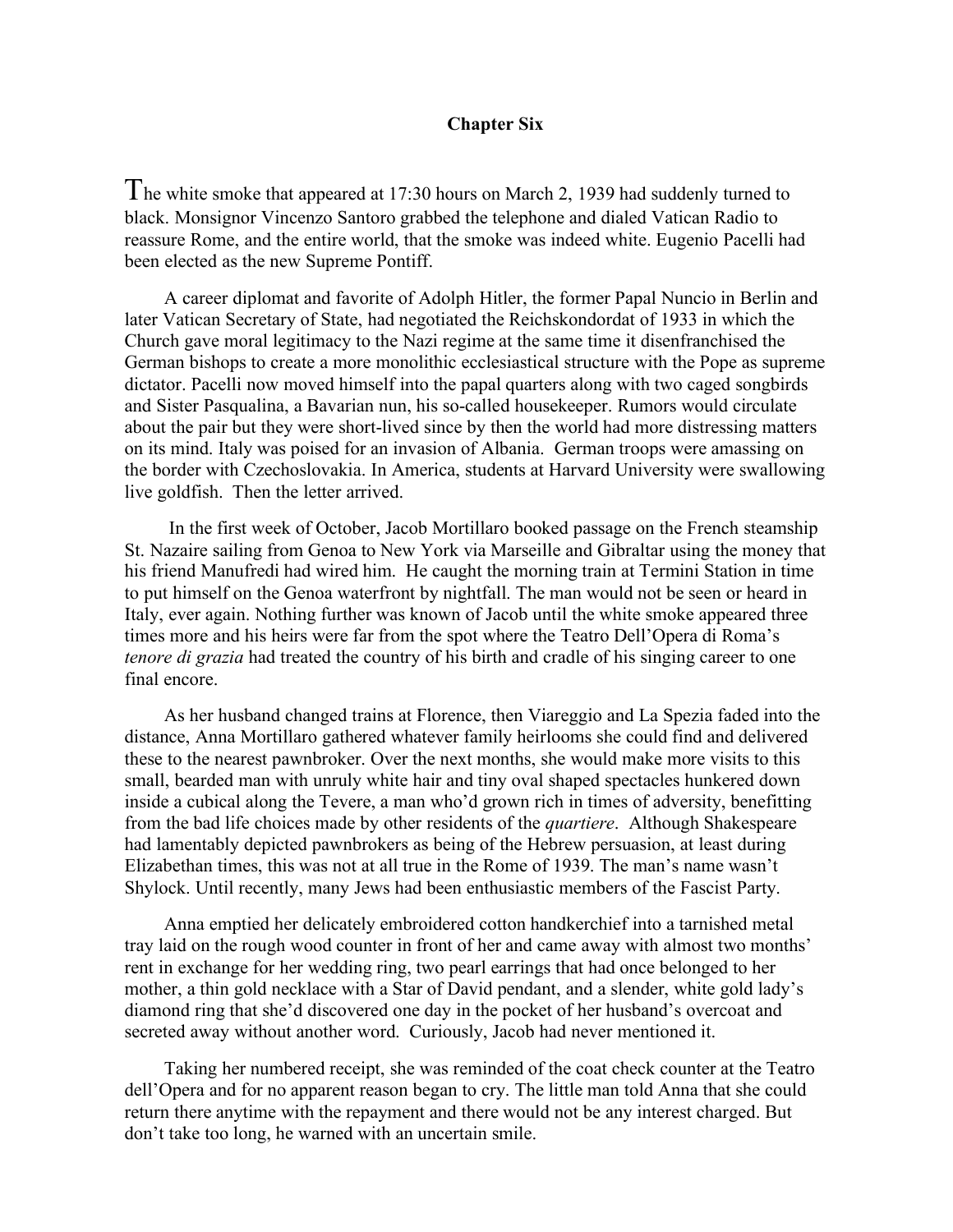On the way back to her apartment, she stopped at a news kiosk and purchased that evening's Il Messaggero, as well as a copy of L'Osservatore Romano, the Vatican's own news organ. Later she would peruse the help wanted sections in search of whatever she might chance to find there. Italian industry needed workers for the assembly lines, she reasoned, especially now when so many young men were being called up for military service and women were taking their places in the factories. Maybe her husband's leaving would not be so difficult after all.

They'd lately not been getting on so well and Anna felt herself approaching that stage of life when physical sex, never mind romantic love, seemed less appealing than sitting down to a good meal and afterwards enjoying a hot soothing bath. She'd long ago sensed that a woman could never experience true love – however the word 'true' might be defined – in a man's embrace and her husband's departure seemed to prove the point. Only with her children had she felt unqualified affection without any small print in the contract or other extraneous conditions attached. With Jacob, it was always a medium of exchange: he gave her the two children she'd planned for and put bread on the table, she gave him whatever else the man couldn't provide for himself. There wasn't a great meeting of minds here, nor any merging of souls. His career in grand opera had not produced the material comforts she'd expected and the man was often absent from the home for periods of time, sometimes without plausible explanation. All in all, their marriage was a disappointment. Quite suddenly now and without further ceremony, he was gone.

Despite this jumble of worrisome thoughts and defying all logic, Anna felt herself become unexpectedly lighter as if, in defiance of the odds, she was suddenly free to start over.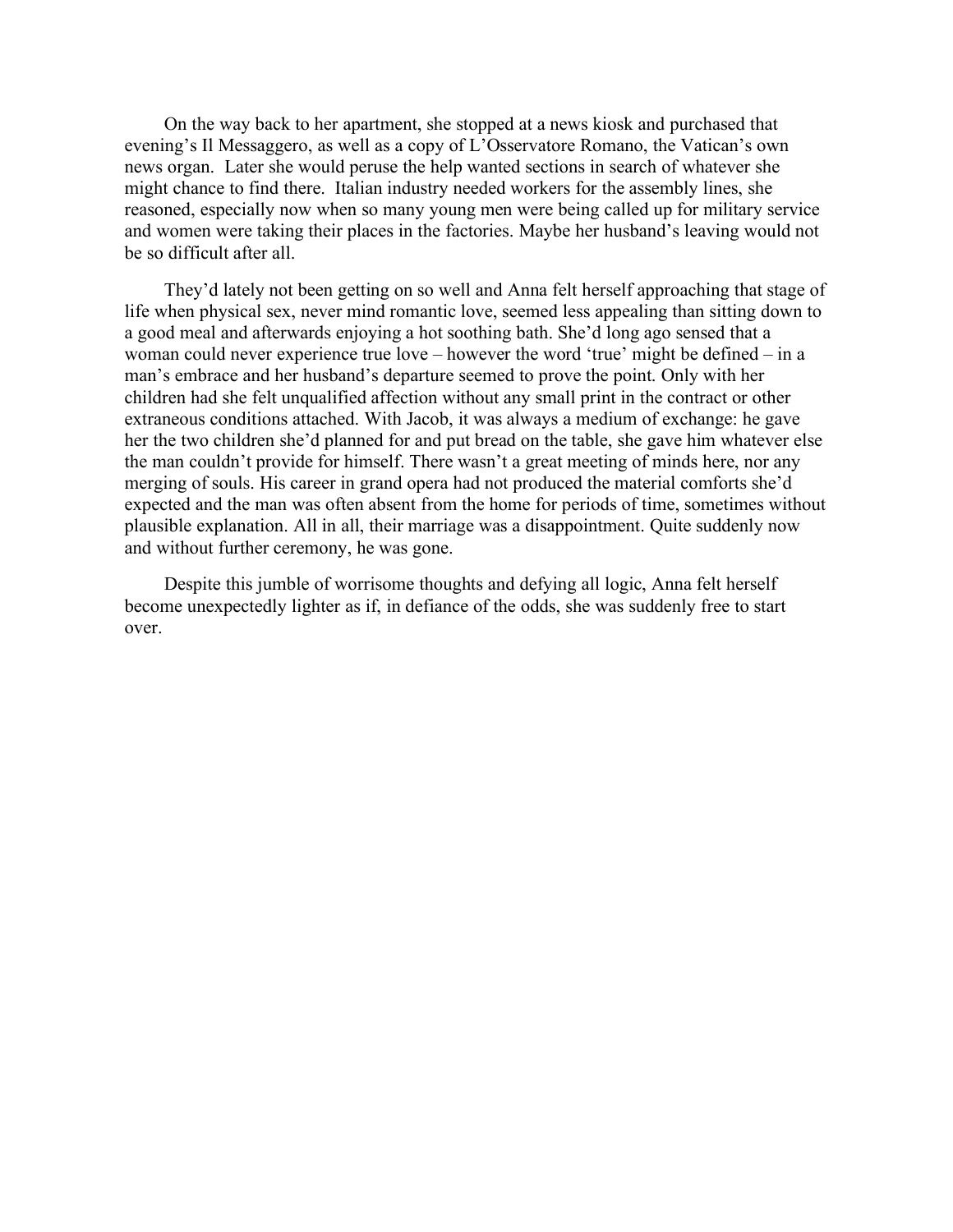#### **Chapter Seven**

 $\mathbf A$ t the end of a narrow street where she found a run down little piazza with a badly fractured fountain, Anna placed her copy of L'Osservatore Romano on the mossy marble rim before resting her bottom against the cool stone. A sprinkling of rain had moistened the cover pages of the newspapers that she had held above her head during the walk from the river toward the ghetto and now the limp, inky sheets came apart in clumps of papier-mâché in her fingers. Among the center sheets she discovered the adverts still crisp and dry.

She traced her finger down first the left then the right-hand column of Il Messaggero's help wanted section then tossed the paper aside and retrieved L'Osservatore Romano. Since she hadn't any trade or profession, such as nurse or hairdresser or pastry chef, and therefore brought no special skills to the job market, her initial search did not look at all promising. The factory jobs were all in Milano or Torino, not Roma, that was, as the Romans themselves joked, a city of "*torri, campane, preti e putane*…towers, bells, priests and whores."

Among the unskilled and semi-skilled labor pool, advertisers sought caregivers to attend their aged parents or provide company for an invalid but this was mainly nighttime work and Anna had her two children to look after. At fourteen, Atalia was as much a problem as was four-year-old Adamo. After the racial laws of 1938, all Jewish students were barred from the public schools – which were also Catholic schools since the Lateran Treaty of 1929 gave control of education in Italy to the Church – and her daughter had been forcibly expelled from classes. Since then, the defiant girl came and went as she pleased, even after darkness fell over the city, ignoring her mother's words of caution that sometimes led to angry altercations. Anna didn't consider Atalia trustworthy and she could never rely on the girl to look after her little brother in her absence, especially at night when the girl was out roaming the streets, to feed him and keep him safe. She thought about taking in laundry or looking after other people's children but where to start? The Roman nobility and bourgeoisie had live-in nannies and housekeepers. The rest couldn't afford help.

When no valuables were left to pawn, the landlord came to collect the rent money himself rather than sending his daughter, as had earlier been the custom. The man was blunt in his proposal. The woman needed something, namely this flat of his that her family had occupied during the last six years. She could pay for the accommodations in Lira notes or they could negotiate another means of exchange.

When a husband goes to America, the shameless fellow informed Anna, he finds another woman to fill his need. There was no shortage of females, especially in New York. They waited in droves for the handsome Italian men when they disembarked at the wharves in Manhattan, taking their pick and leading them straight home to bed. He knew about these things. He'd been to America himself, worked hard and come back with money to purchase these flats that he rented to people in the ghetto. Now he was enjoying the fruits of his labor. But how many other fine husbands like him had she seen returning from America to their families or sending the passage money as they promised? They rarely ever did.

As he mouths all these truths and half-truths, his voice becomes softer and he places his coarse, unshaven face closer to her cheek, whispering. As if they had a mind and will of their own, his fingers begin to remove the top button of her blouse, then the next button and the next until he can just slip his hand inside to cup one of her small breasts. Anna feels her nipples harden. She knows that a pact has been drawn up and sealed without her having to utter a single word.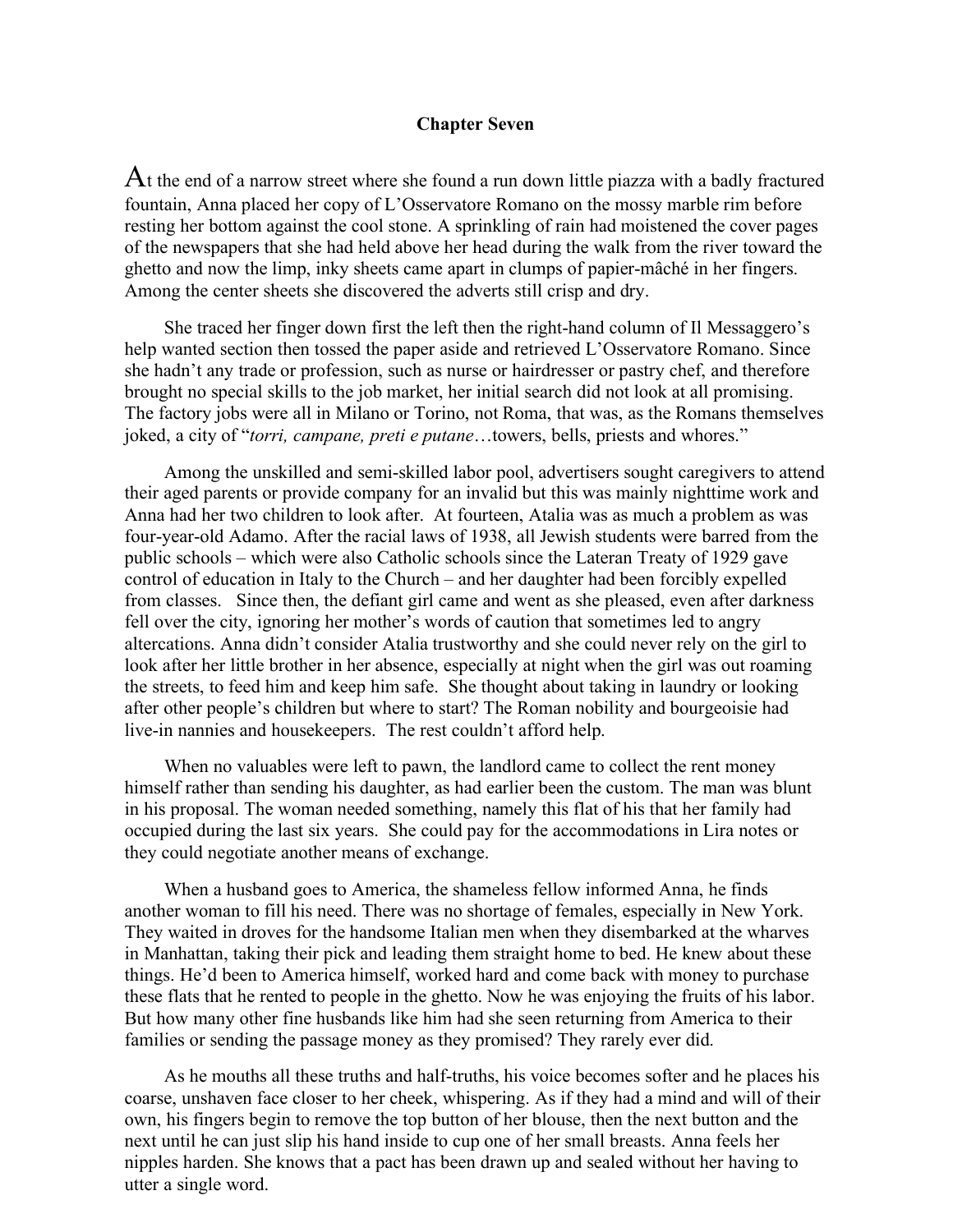# **Chapter Eight**

When he reached the Genoa waterfront with the looming St. Nazaire tethered at dockside, a smartly uniformed customs officer examined Jacob's passport and boarding papers then demanded to see his exit visa.

"All Jews leaving Italy require an exit visa," he declared.

"Since when is a visa necessary?" Jacob replied, puzzled. "I travel regularly to France and was never asked for such a thing. Is this a new law?"

"Not a law. It's our policy. You can purchase the visa from me now or stay behind. Your choice. The ship sails at 22:00 hours."

"And how much is the fee for this exit visa?"

"That depends on what you offer me," the officer shot back, annoyed by the impertinence of this person whom legislation had now deemed a lesser species. He turned instead to the heavyset, mink clad matron in an absurdly large feathered hat, cradling a miniature white poodle dog, next in line behind Jacob. He quickly stamped her papers, patted the panting mutt on its furry head, then handed everything back to the smirking woman who strutted boldly up the gangplank into the ship.

"If you're not boarding the ship then step aside," the pompous man in his richly tailored costume ordered. He sported a chrome-tanned leather Sam Brown belt over his considerable paunch in the same way that an overly endowed matron employs a corset, with holstered pistol and brightly colored campaign ribbons dangling from the left breast pocket. Jacob wondered whether art mimics life or was it the other way around? He felt himself at the opera house, under the spotlight again, the love-struck Radamès, captain of the Egyptian guards bursting into song….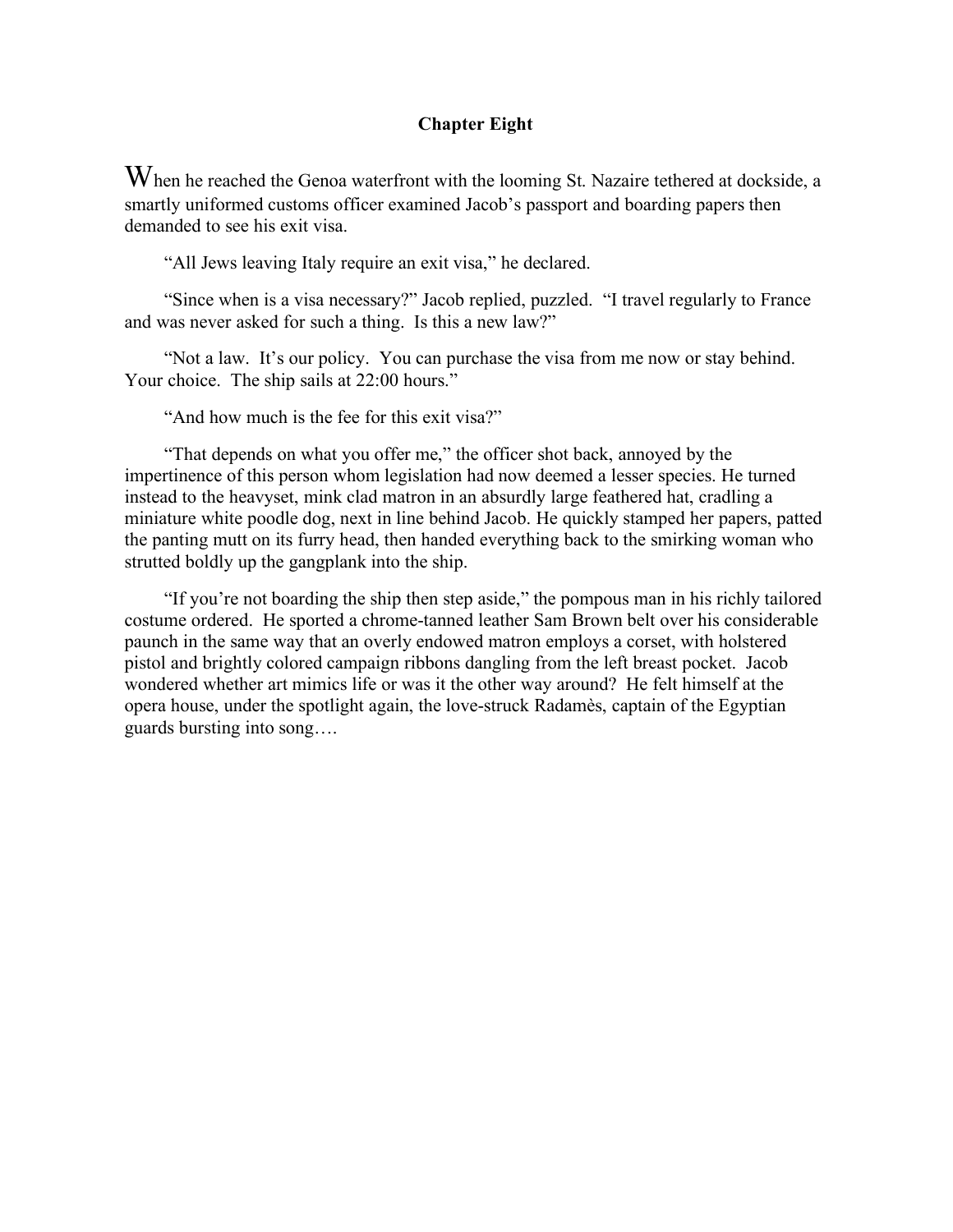"Celeste Aida, forma divina. Mistico serto di luce e fior, Del mio pensiero tu sei regina, Tu di mia vita sei lo splendor. Il tuo bel cielo vorrei redarti, Le dolci brezze del patrio suol; Un regal serta sul crin posarti, Ergerti un trono vicino al sol, vicino al sol, vicino  $al s-o-o-l!"$ 

The long file of passengers with their suitcases and steamer trucks waiting to board, the scruffily clad porters, assorted ship's officers and sailors, hangers-on and wharf rats, all break into hearty applause. The customs goons are clapping their gloved hands. Several shout, "*Bravissimo!*" and *"Da capo!*" Everyone is smiling.

The bemedalled officer reaches for Jacob's documents then quickly stamps them and hands the lot back.

"*Complimenti, Maestro, e buon viaggio*."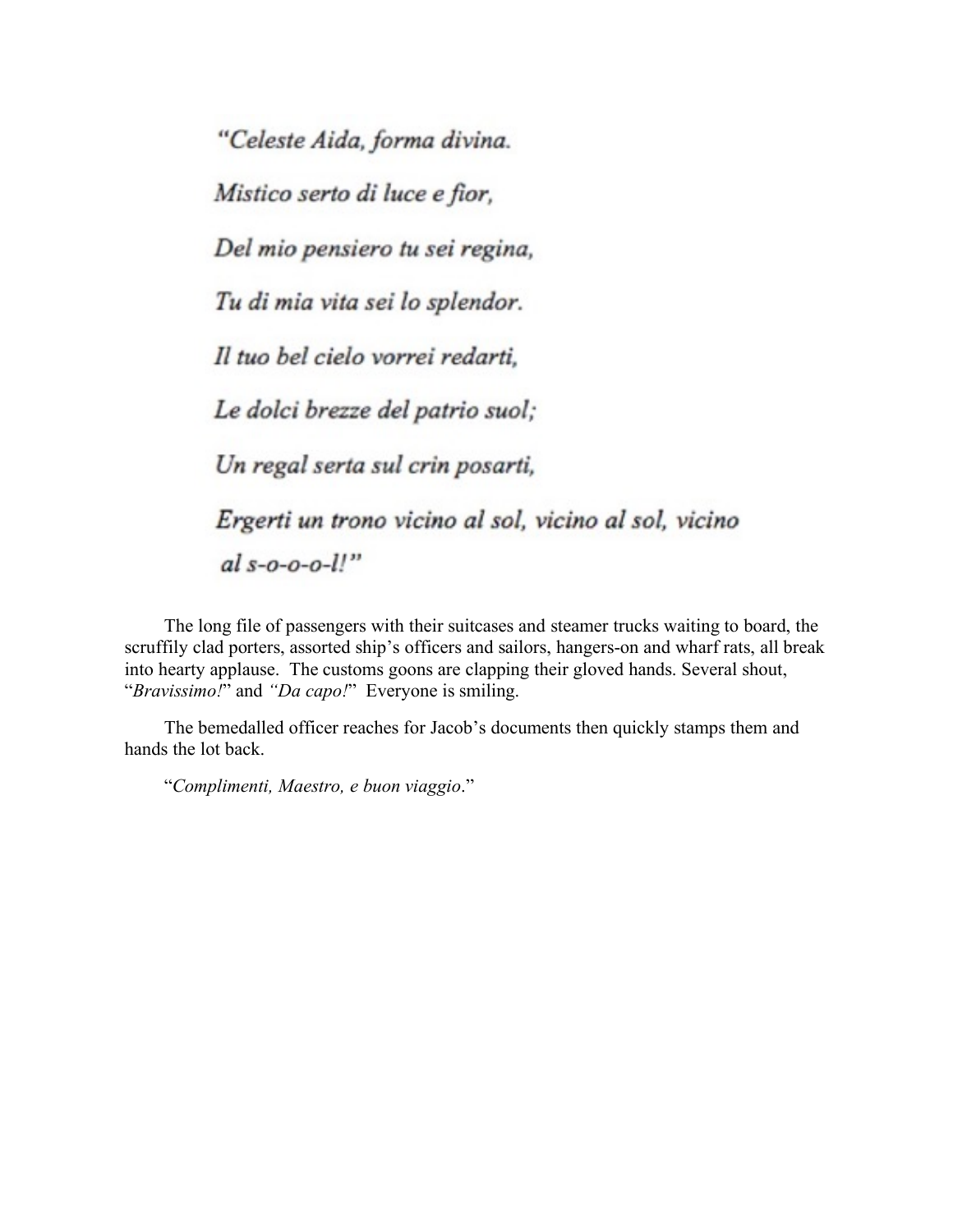#### **Chapter Nine**

#### **May 1940**

The landlord finished his business and reached to the floor to recover his trousers before leaving while Anna lay naked and sweaty on the crumpled bed, the one that she and Jacob had shared and where she had birthed both her children. She calmly surveyed this unexpected stranger who had so artlessly entered her life, neither lover nor client, and for whom, despite the circumstances and defying all logic, she was beginning to experience some tender feelings.

The man was rough and uncultured in practically every way, so unlike the meticulously groomed Jacob with his penchant for learning, extensive knowledge of the Talmud, and his musical abilities. Nevertheless, he was better endowed and more sexually accomplished than her absentee husband and Anna, who despite her timid self was a secret risk taker, had lately decided she would open herself a little to him, that is, she had allowed him to bring her to orgasm which was a feat that Jacob, after so many years, never quite managed.

After five months without any word, she had come to regard Jacob Mortillaro as her exhusband and each passing day confirmed the validity of the landlord's remarks. A man quickly finds another woman to fulfill his need. When a husband goes to America, he rarely comes back. This is what he had said the day he came to collect and she had no money to pay the rent. The words were pure *spezzatura* and like a splattering of wine stains they simply refused to wash away.

She had submitted to his proposal under duress, in a spirit of acceptance, and without much resistance. The angry, wrathful HaShem was sometimes prone to overlooking acceptance of evil, she thought, if it were done without compromise and out of necessity. Like the virgin daughters of Lot, for instance, who eagerly coupled with their besotted father to prevent the extinction of the whole human race, while Sodom burned in the background. Acceptance was one thing, but the Almighty didn't like compromises. His was a Fascist universe starkly delineated in black and white. There were only the victor and the vanquished, which made perfect sense. In a compromise between food and poison, she reasoned, death was the only sure outcome. Therefore, Anna had accepted the inevitable and allowed herself to be vanquished.

Of course, acceptance of a necessary evil could never constitute a good, but then the complexion of things seemed to be changing, at least on her side of the affair. She was acquiring a physical need for this man, like Mussolini had developed an affinity for Hitler despite his keeping a Jewish mistress. Given that she was beginning to receive more satisfaction from their encounters than just rent relief, if she were forced to choose now between the man's rough embrace and a hot soothing bath, she'd gladly forgo the bath.

He flipped the thick suspender straps one after another over his shoulders, straightened his waistband and patted down the crumpled trouser fronts then, before opening the door to leave, reached into a front pocket to extract a few Lira notes and placed them on her dressing table. Anna said nothing, not even thanks. She didn't need to wash his soiled undergarments or prepare his pasta for him or endure his complaints about her relatives or listen to a neverending litany of annoyances or share a life that had long since degenerated into a routine of hostility and petty bickering. She wasn't his wife.